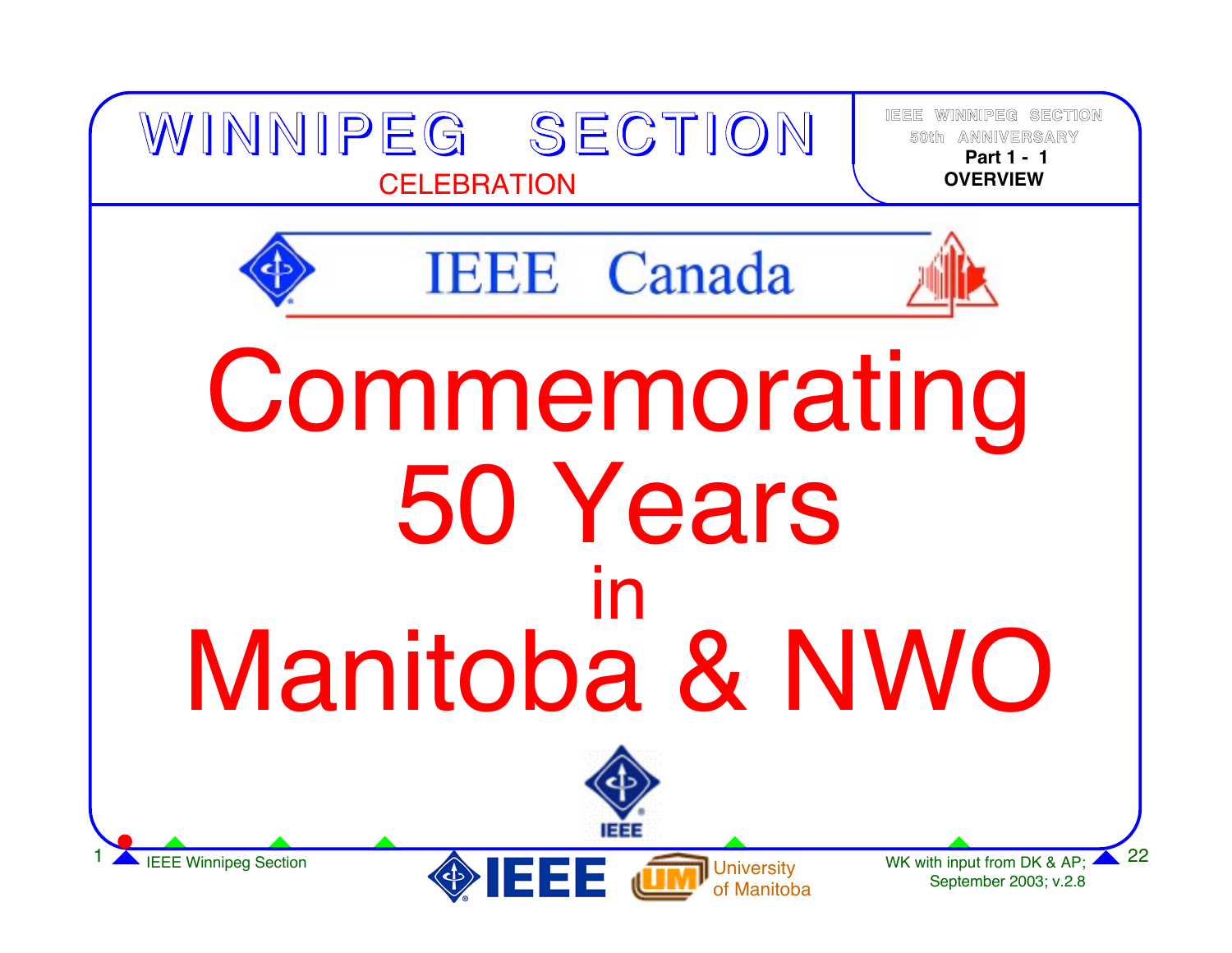# WINNIPEG SECTION OUTLINE

**IEEE WINNIPEG SECTION50th ANNIVERSARY Part 1 -2OVERVIEW**

#### ◊ **Part 1: Overview**

- What is IEEE?
- IEEE Winnnipeg Section
	- > The Beginnings
	- > Accomplishments
		- Conferences
		- McNaughton Centre
		- IEEE Fellows
		- Editorship
		- Positions
	- > Awards
	- > Sponsors

◊ **Part 2: Winnipeg Section People (Present Executive)** ◊ **Part 3: Winnipeg Section People (Past Chairs)**

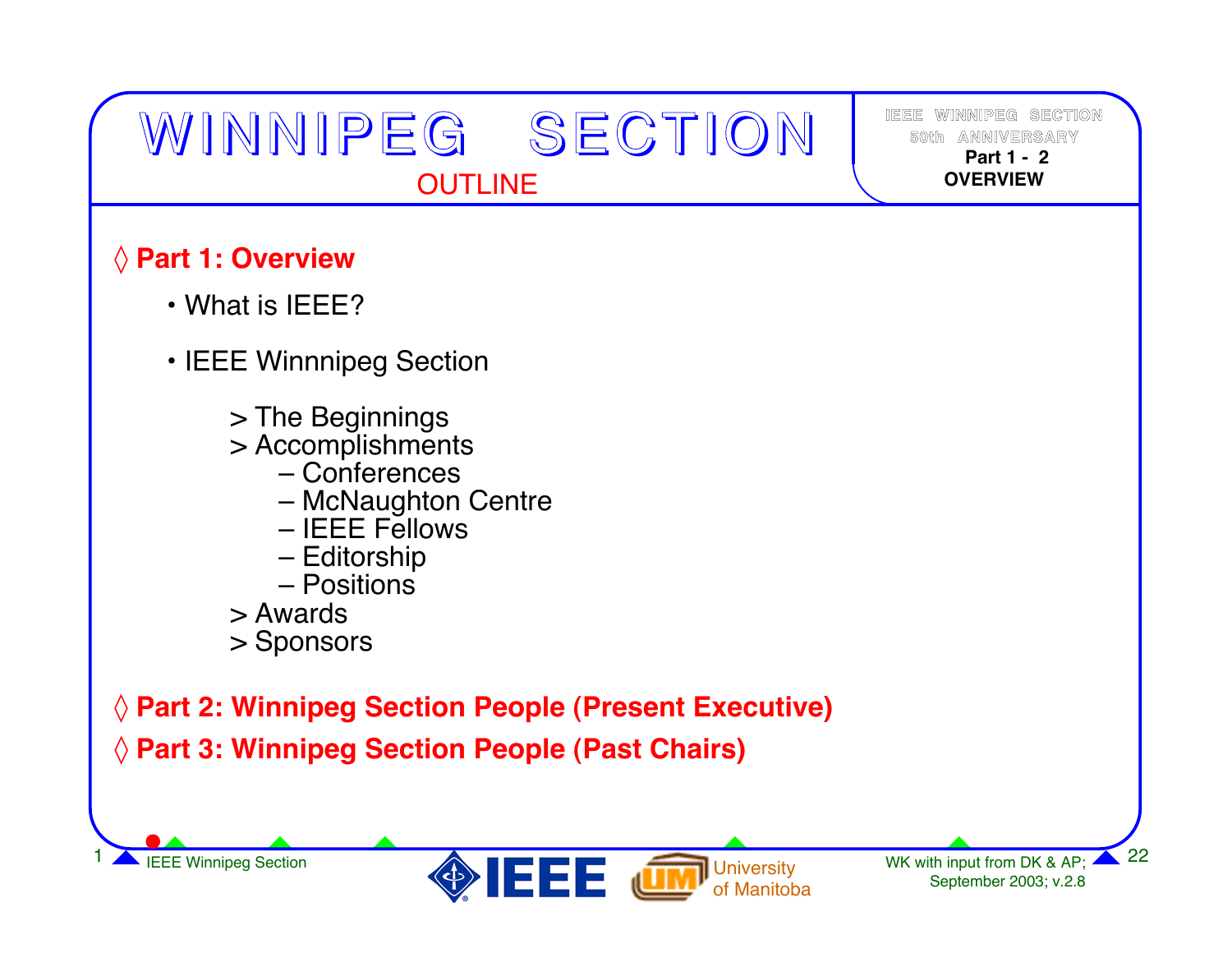# IEEE WINNIPEG SECTION WHAT IS IEEE? (1)

**IEEE WINNIPEG SECTION50th ANNIVERSARY Part 1 -3OVERVIEW**

#### ◊ **The Organization**

- IEEE stands for **The Institute of Electrical and Electronics Engineers**
- Is the largest technical organization in the world, with over 380,000 members [cf. http://www.ieee.org/]
- IEEE had two predecessors:
	- The **American Institute of Electrical Engineers** (AIEE) established in New York on May 13, **1884**; and
	- The **Institute of Radio Engineers** (IRE) established in **1912**.
- These organizations were developed as a result of the theoretical and applied advances in: electrotechnology (e.g., arc lights and Edison's incandescent lights, as well as power-related equipment); and wired/wireless communications (e.g., telegraph, telephone, underwater cable between Europe and America, and radio).
- AIEE and IRE merged into IEEE on January 1, **1963**.

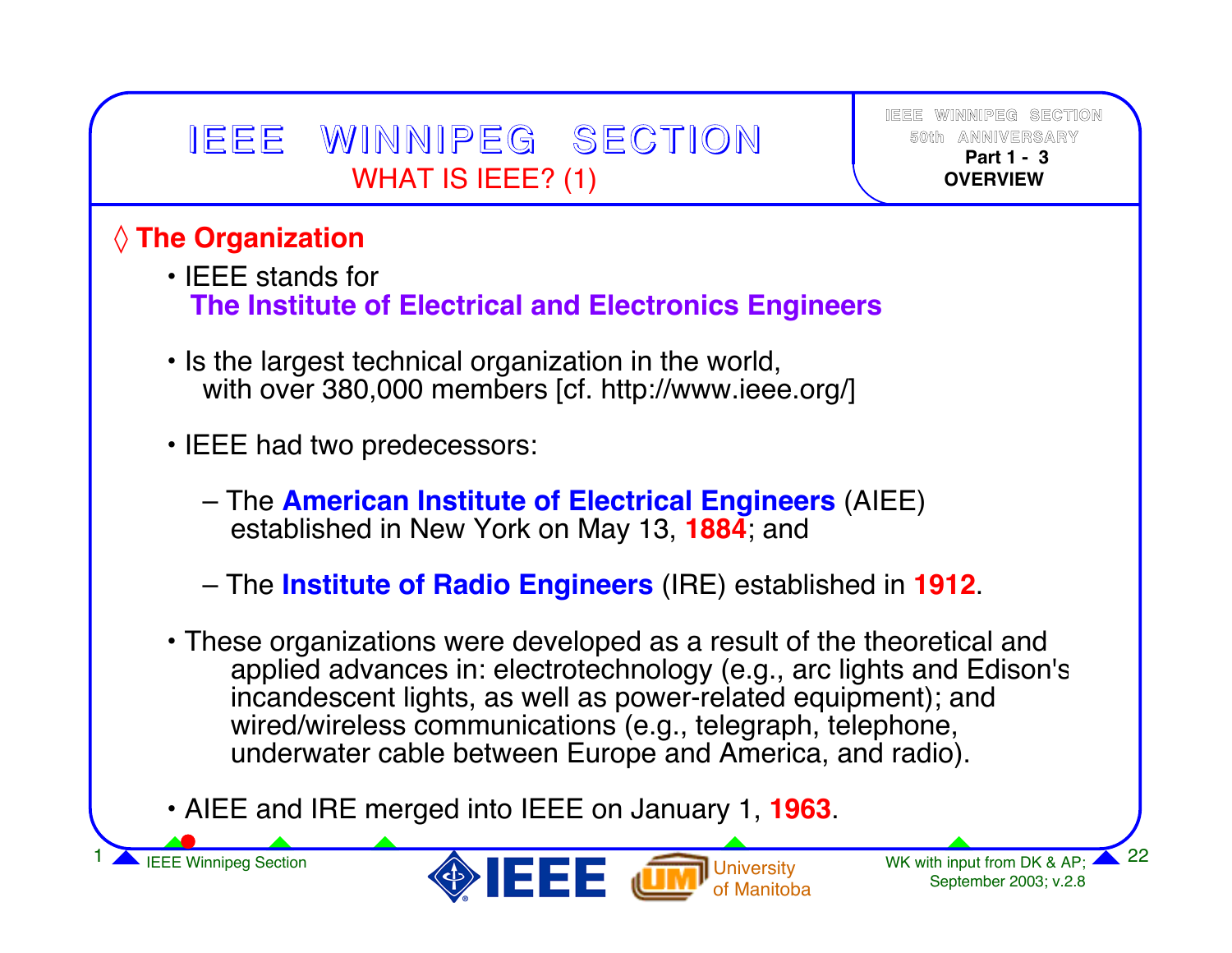## IEEE WINNIPEG SECTION WHAT IS IEEE? (2)

**IEEE WINNIPEG SECTION50th ANNIVERSARY Part 1 -4OVERVIEW**

#### ◊ **Mission**

- Dissemination of research
	- Journals
	- Conferences
	- Workshops
	- Meetings
- Education
	- Continuing education courses

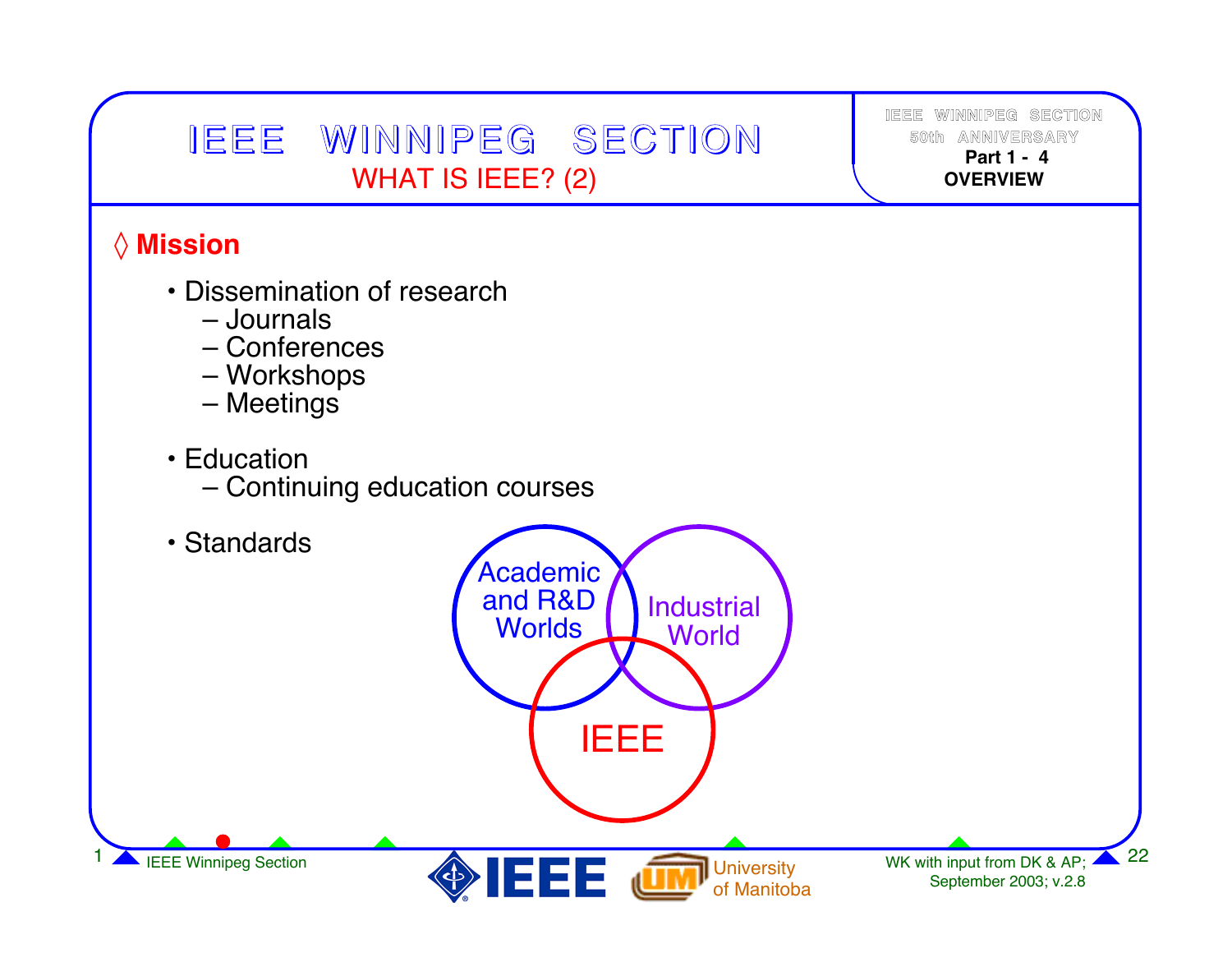### IEEE WINNIPEG SECTION | <sup>50th annivers</sup> What is IEEE Canada & Winnipeg Section?

### ◊ **Region 7**

- The world is subdivided into Regions
- Each Region is subdivided into Sections
- Each Section operates through Chapters of Societies

#### ◊ **Winnipeg Section Chapters**

- Our Winnipeg Section (465 members, including 115 students) has the following chapters:
	- 1. Computer;
	- 2. Communications;
	- 3. Engineering in Medicine and Biology Society (EMBS);
	- 4. MANCOM

(Engineering Management, EMS;

Professional Communication, PCS;

Education);

- 5. Power Engineering Society (PES);
- 6. WAVES

(Microwave Theory & Techniques, MTT;

Antennas & Propagation, AP, and Vehicular Technology, VT)

- 7. GOLD Affinity Group
- 8. Life Members Affinity Group



**IEEE WINNIPEG SECTION**

 **Part 1 -5OVERVIEW**

**NIVERSARY**

**50th AN**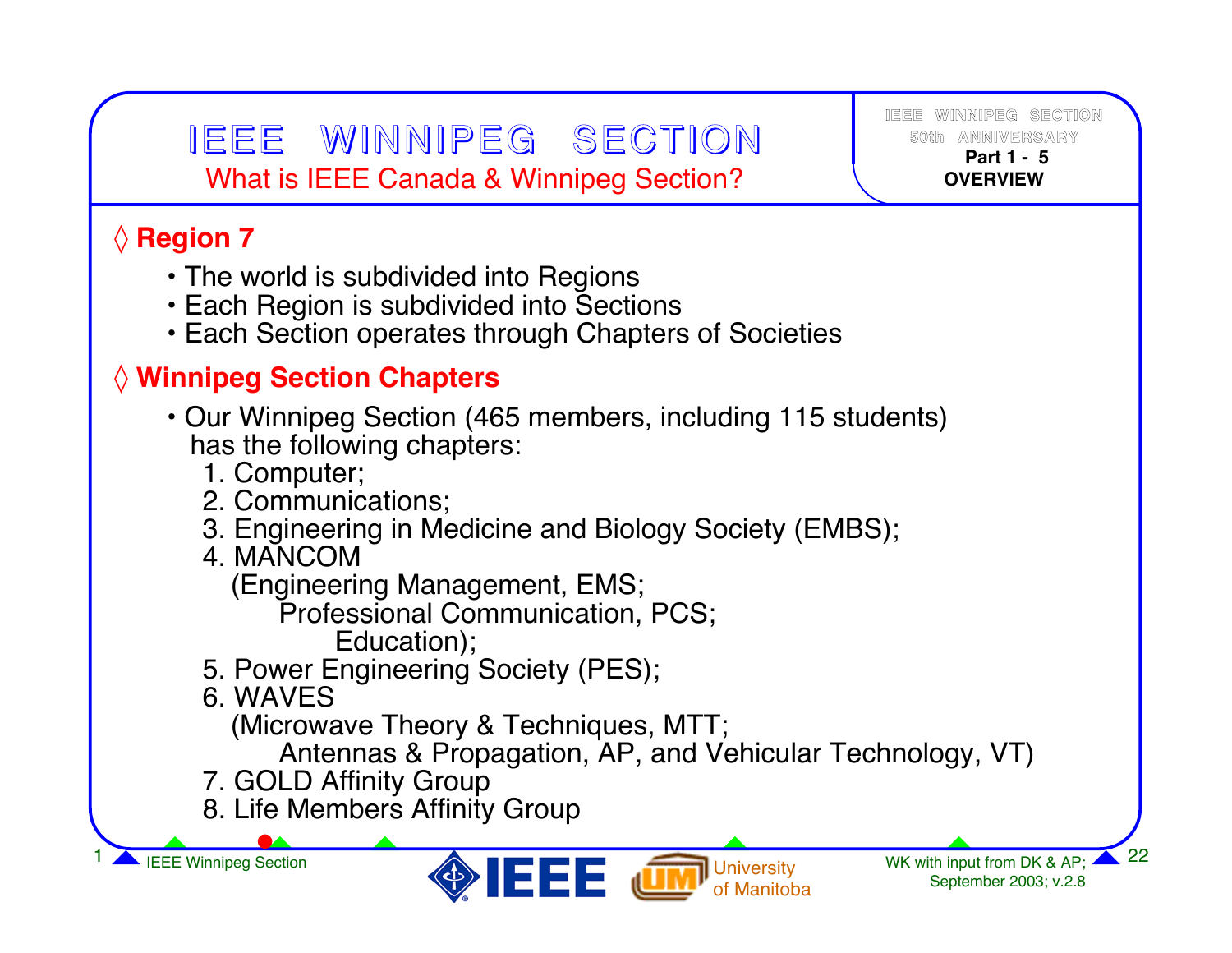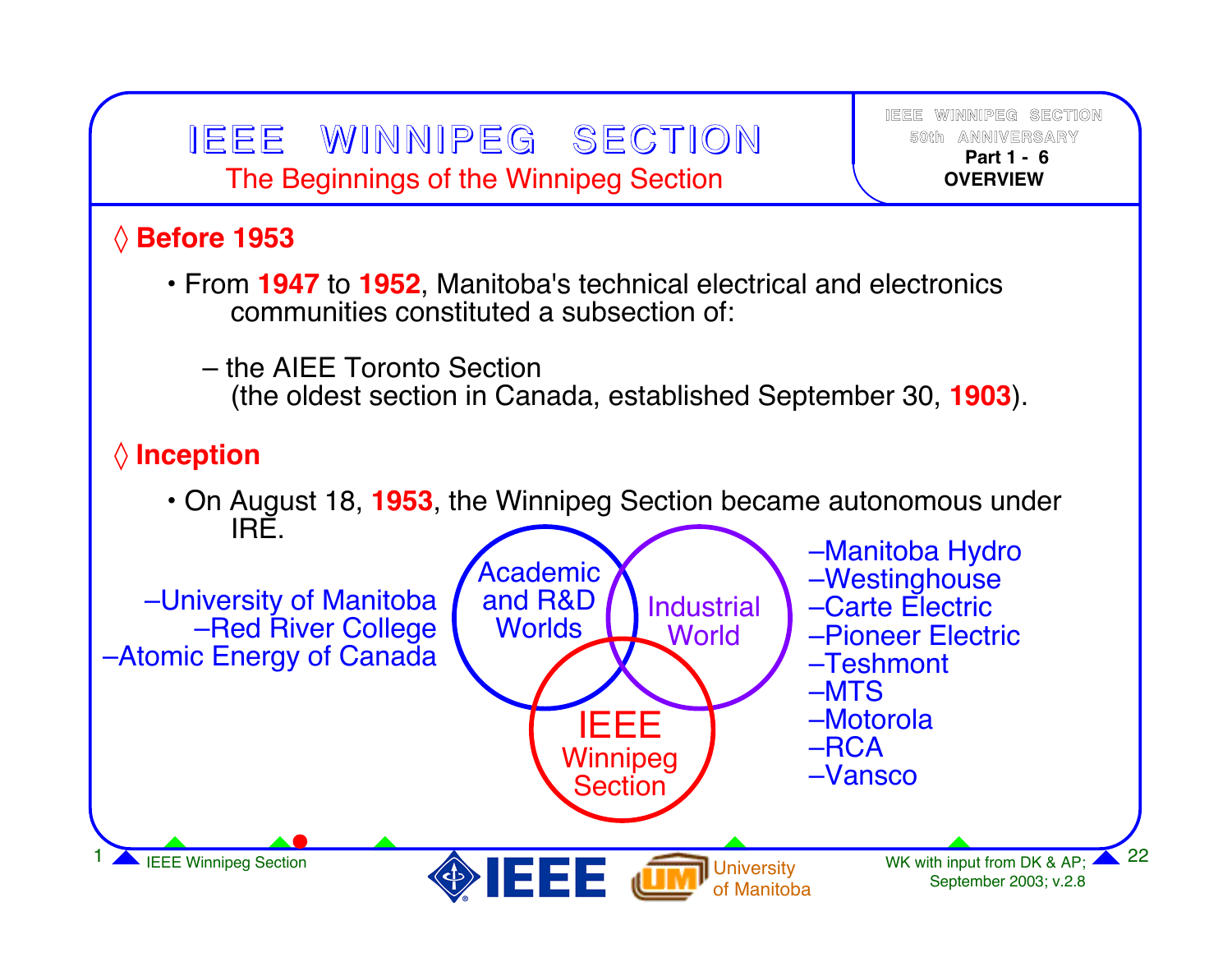## IEEE WINNIPEG SECTION Student Branches

**IEEE WINNIPEG SECTION50th ANNIVERSARY Part 1 -7OVERVIEW**

#### ◊ **McNaughton Student Centres**

(Established by Ed Shwedyk and Ted Glass)

- University of Manitoba
- Red River College
- Lakehead University

#### ◊ **Student Branch Chapters**

- Engineering in Medicine and Biology Society (EMBS) (University of Manitoba, since 2002) (Lisa Lazareck)
- Robotics(Eric Haapamaki)



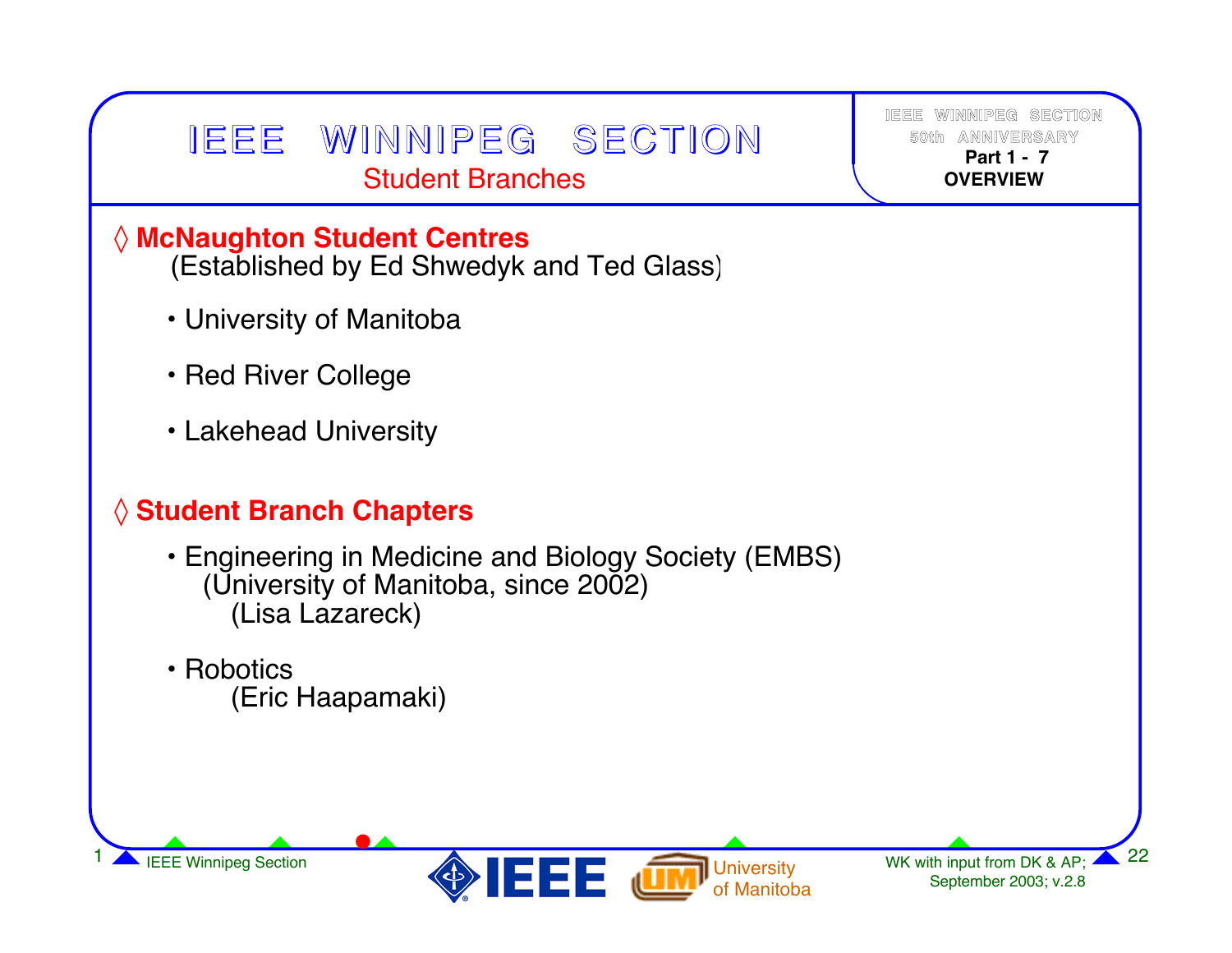# IEEE WINNIPEG SECTION Conferences in Winnipeg (1)

**IEEE WINNIPEG SECTION50th ANNIVERSARY Part 1 -8OVERVIEW**

WK with input from DK & AP; 4 September 2003; v.2.8

#### ◊ **International (1)**

- 1980 IEEE International Conference on Overvoltages and Compensation on Integrated AC-DC Systems (M. Tarnawecky, UofM; Chair)
- 1987 IEEE International Professional Communication Conference, IPCC 1987
	- Printed Conference Record (1 volume) (Ron Blicq, RRC; Chair)
- 1993 International Conference on Refereed Electronic Journals; Delta Winnipeg Hotel, October 1-2, 1993
	- Printed Conference Proceedings (ISBN 0-010032-02-9, 252 pp.) (W. Kinsner, UofM; Co-convenor)
- 2001 14th International Conference of the Society for Disability Studies, SDS 2001; The Winnipeg Convention Centre; June 20 to 23, 2001

**University** of Manitoba

- 350 delegates from 20 countries
- Electronic Proceedings on the Web site (W. Kinsner, ed.) (H. Enns; SDS; Chair)

IEEE Winnipeg Section **1 22**<br>22 September 2003; v.2.8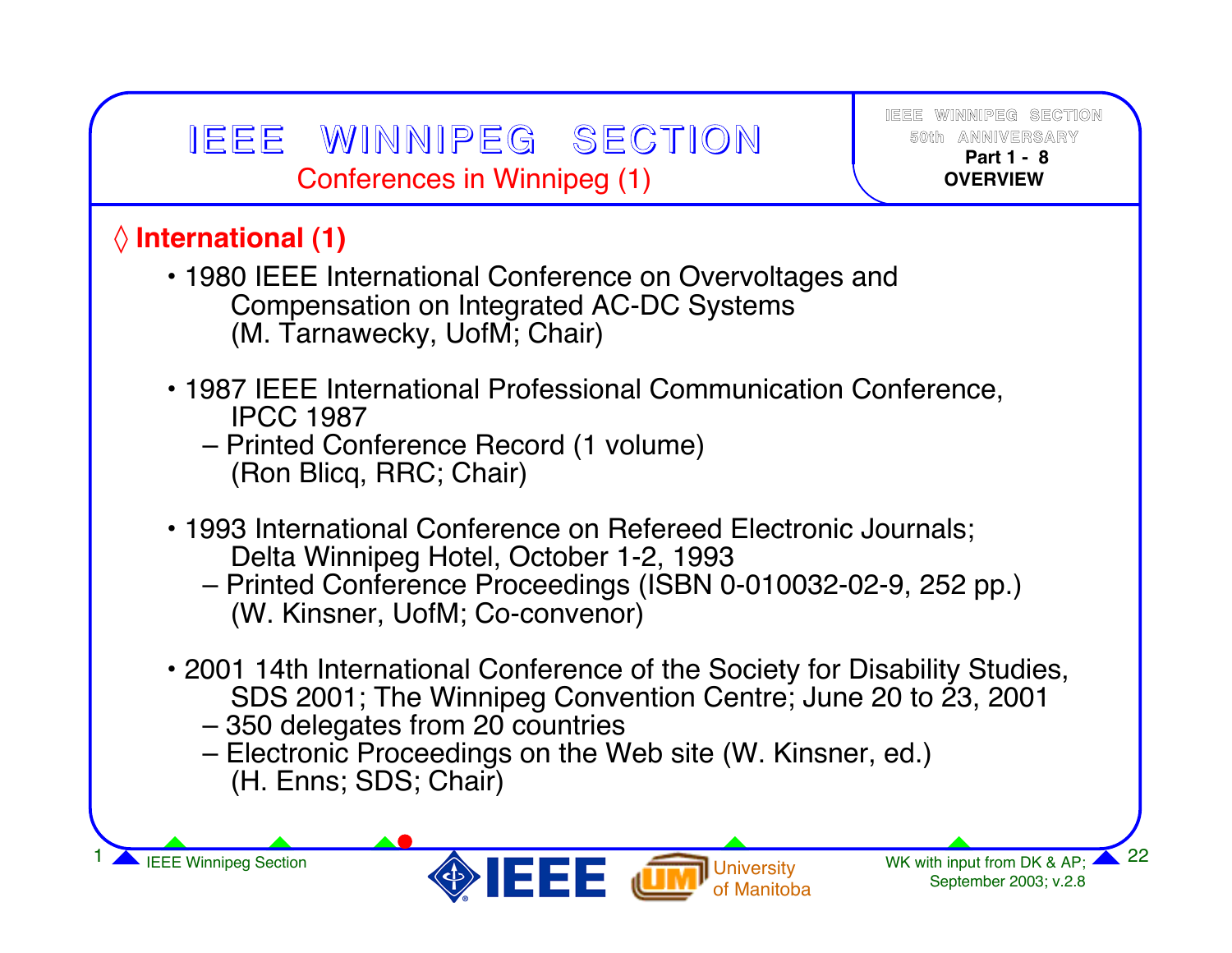| IEEE WINNIPEG SECTION<br>Conferences in Winnipeg (2)                                                                                                                                                                                                                                                                               | IEEE WINNIPEG SECTION<br>50th ANNIVERSARY<br>Part 1 - 9<br><b>OVERVIEW</b> |  |
|------------------------------------------------------------------------------------------------------------------------------------------------------------------------------------------------------------------------------------------------------------------------------------------------------------------------------------|----------------------------------------------------------------------------|--|
| $\Diamond$ International (2)<br>• 1986 Biennial Conference on Computational Electromagnetics and<br>Antenna Technology, ANTEM 1986<br>- Printed Conference Record (1 volume)<br>(Moe Barakat, NRC; Chair)                                                                                                                          |                                                                            |  |
| • 1988 ANTEM 1988<br>- Printed Conference Record (1 volume)<br>(Moe Barakat, NRC; Chair)<br>• 1990 ANTEM 1990<br>- Printed Conference Record (1 volume)<br>(Yahia Antar, Royal Military College; Chair)<br>• 1992 ANTEM 1992<br>- Printed Conference Record (1 volume)<br>(Prakash Bhartia, Defence Research Establishment; Chair) |                                                                            |  |
| • 2001 ANTEM 1992<br>- Printed Conference Record (1 volume)<br>(Ernie Bridges, UofM; Chair)                                                                                                                                                                                                                                        |                                                                            |  |
| <b>IEEE Winnipeg Section</b><br><b>I</b> University                                                                                                                                                                                                                                                                                | 22<br>WK with input from DK & AP;                                          |  |

of Manitoba

September 2003; v.2.8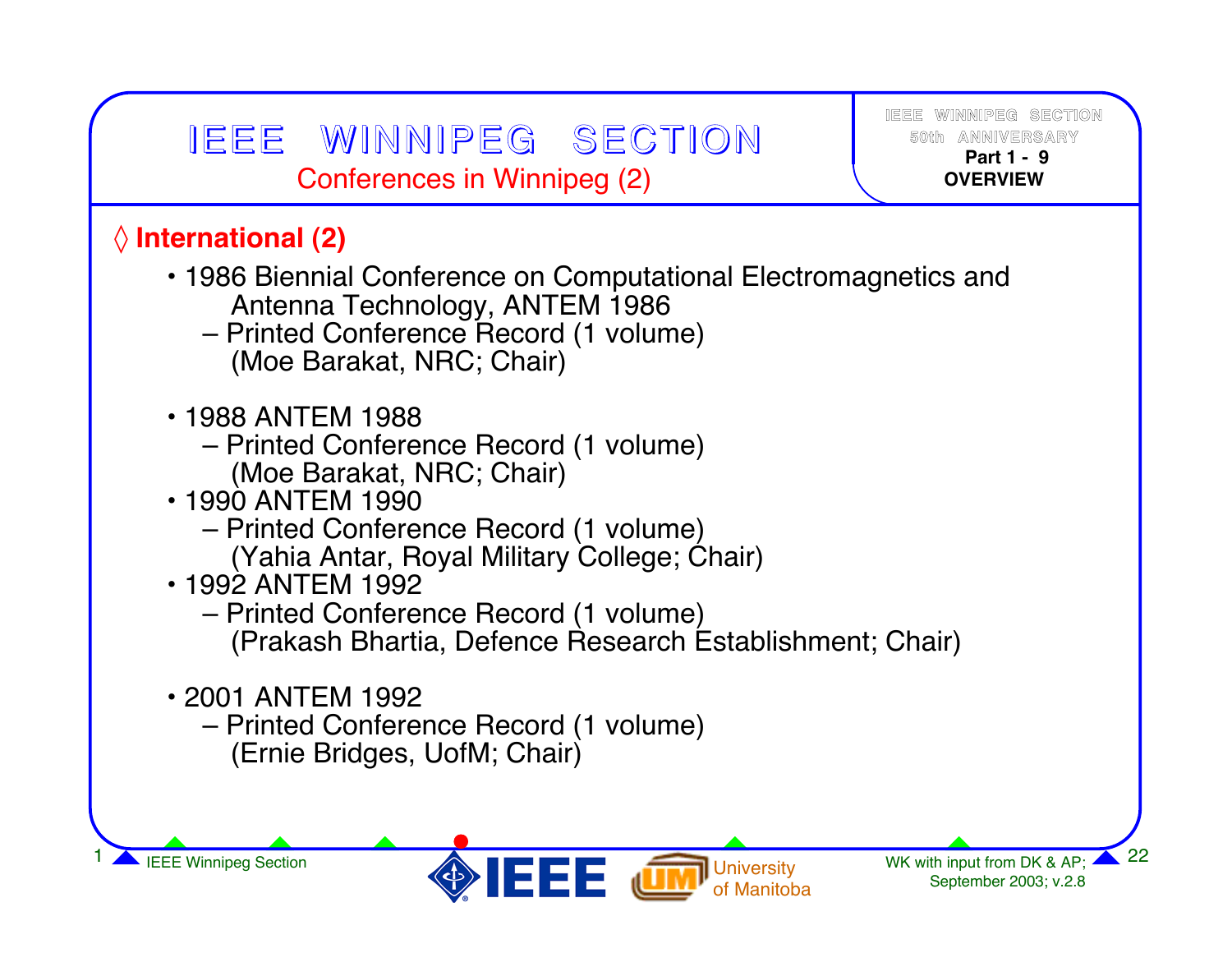### IEEE WINNIPEG SECTION | 50th annivers/ Conferences in Winnipeg (3)

**IEEE WINNIPEG SECTION50th ANNIVERSARY Part 1 -10OVERVIEW**

#### ◊ **National (Canada)**

- 1982 Microelectronics Conference and Exhibition, MICONEX 1982 – 5-day conference (W. Kinsner, UofM; Convenor & Chair)
- 1983 Microelectronics Conference and Exhibition, MICONEX 1983 – 3-day conference (W. Kinsner, UofM; Chair)
- 2002 IEEE Canadian Conference on Computer and Software Engineering Education, C3SEE 2002; University of Manitoba, Winnipeg, MB; May 16-17, 2002
	- Printed Conference Proceedings (1 volume; 198 pp.)
	- Web site(W. Kinsner, UofM; Convenor & Chair)
- 2002 IEEE Canadian Conference on Electrical and Computer Engineering, CCECE 2002;
	- Hotel Fort Garry, Winnipeg, MB; May 12-15, 2002 (first ever here)
	- 300 papers from 22 countries and 380 attendees
	- Printed Conference Proceedings
		- (3 volumes: ISBN: 0-7803-7514-9; 1981 pages)
	- Electronic Conference Proceedings (1 CD-ROM)
	- Web site: http://ewh.ieee.org/soc/ccece02/ (W. Kinsner, UofM; Chair)

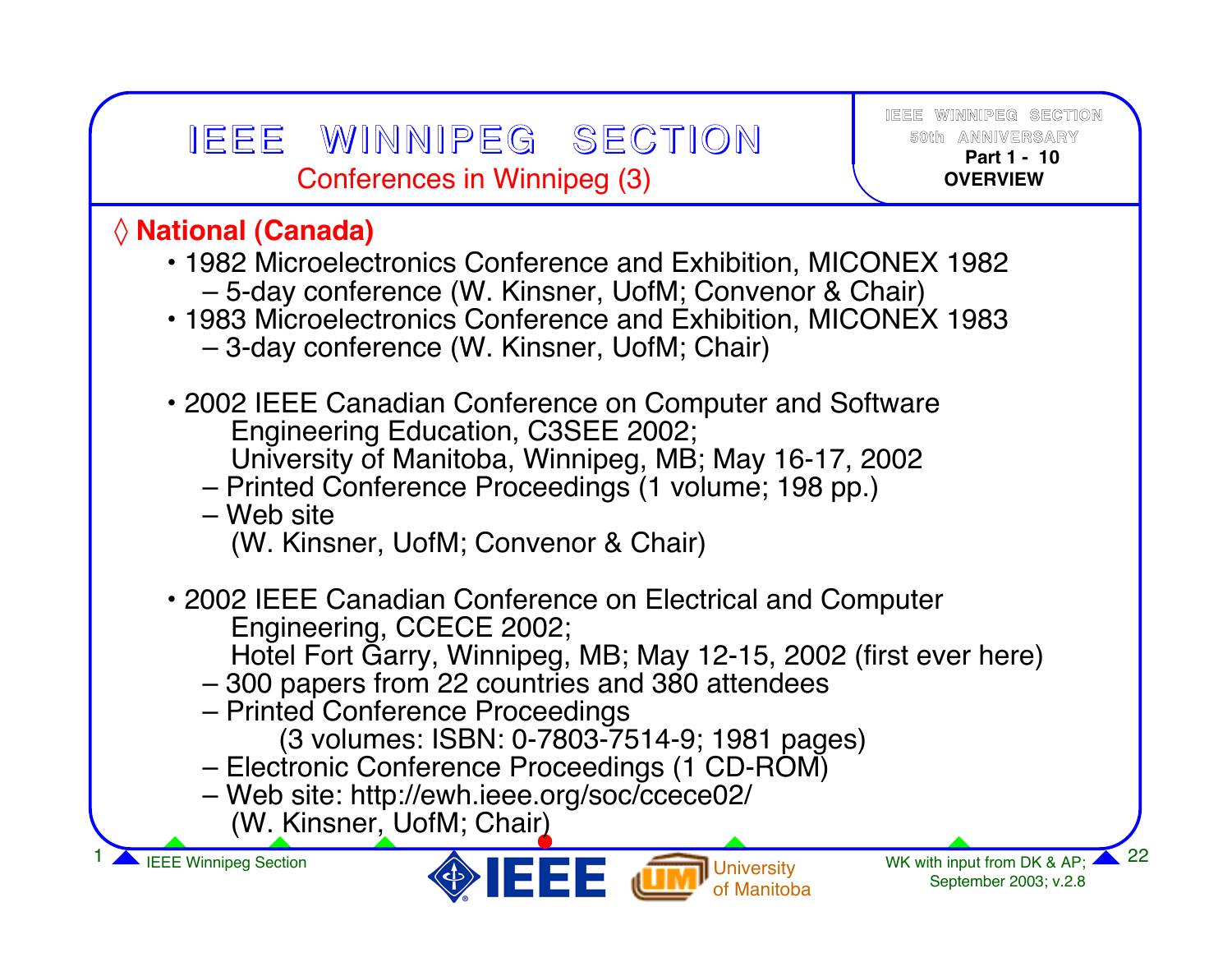### IEEE WINNIPEG SECTION Conferences in Winnipeg (4)

**IEEE WINNIPEG SECTION50th ANNIVERSARY Part 1 -11OVERVIEW**

#### ◊ **CCECE 2002 (Cont'd)**



#### ◊ **Major Sponsors**

- Dept of Electrical & Computer Eng
- Faculty of Graduate Studies
- University of Manitoba
- IEEE Winnipeg Section
- IEEE Canada
- IEEE
- Manitoba Hydro
- Western Diversification
- TRLabs
- Vansco Electronics
- Amai Technologies
- Internet Innovation Centre
- Norsat
- NRC Inst. for Biodiagnostics
- Bristol Aerospace Limited
- Nygård International
- APEGM

#### ◊ **Sponsors**

- NxtPhase
- Active Electronics
- Red River College
- Manitoba HVDC Research Centre
- Embedded Solutions
- Institute of Industrial Math. Sciences
- ISIS Canada
- Finjan (Klezmer Music)

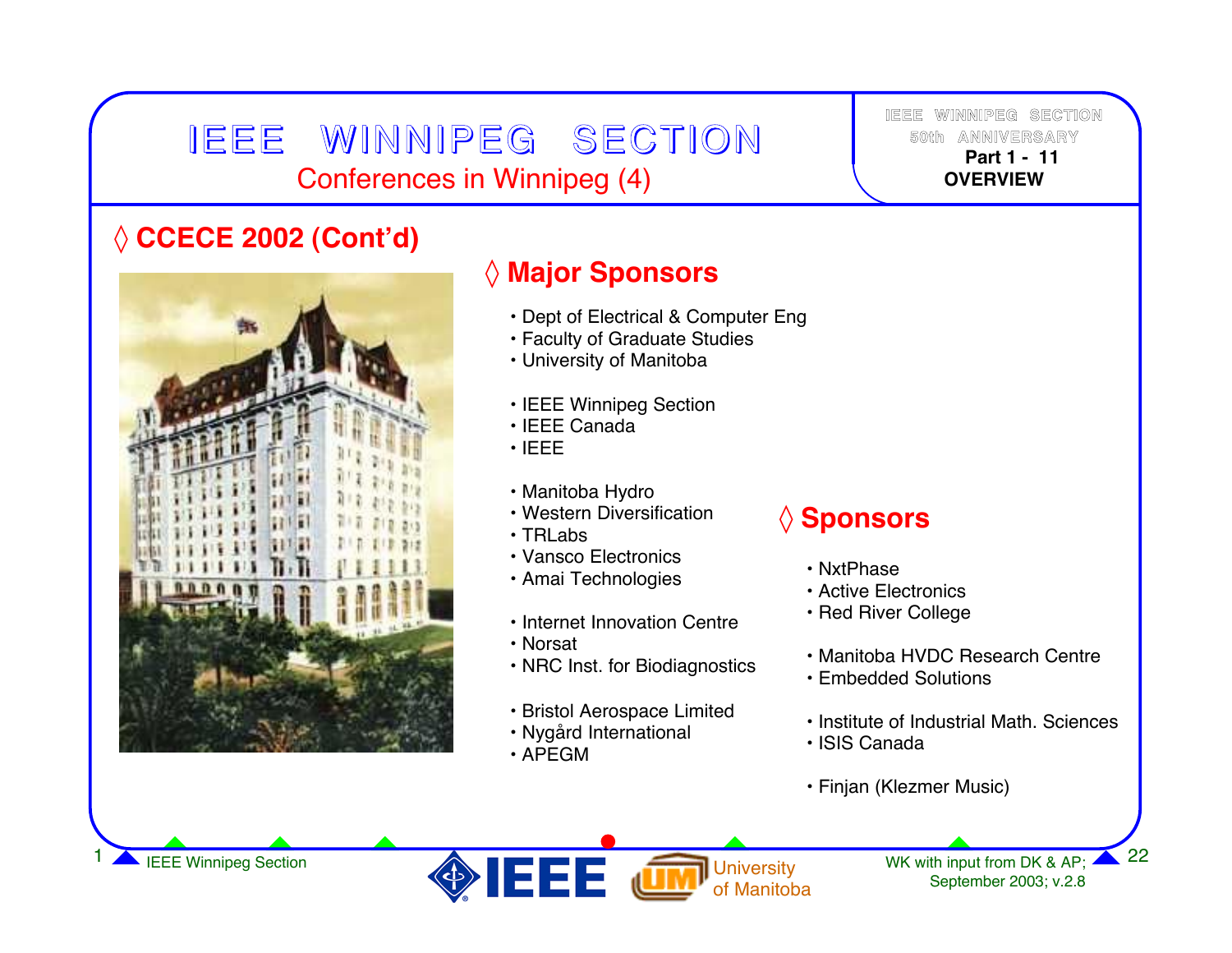#### **University** WK with input from DK & AP;  $\blacktriangle$ September 2003; v.2.8 IEEE Winnipeg Section **1 22 IEEE IEEE IEEE IEEE IEEE IEEE IEEE IEEE IEEE IEEE IEEE IEEE IEEE IEEE IEEE IEEE IEEE IEEE IEEE IEEE IEEE IEEE IEEE IEEE IEEE IEEE IEEE IEE IEEE WINNIPEG SECTION50th ANNIVERSARY Part 1 -12OVERVIEW**◊ **Regional (Western Canada)** • 1995 IEEE Western Canada Conference and Exhibition on Power, Computers and Communications, WESCANEX 1995; Delta Winnipeg Hotel, Winnipeg, MB; May 15-16, 1995 – Printed Conference Proceedings (1 volume: ISBN 0-7803-2725-X, 515 pp.) – Printed Conference Proceedings (CD-ROM: ISBN 0-7803-2741-1) (W. Kinsner, UofM; Chair) • 1997 IEEE Western Canada Conference and Exhibition on Power, Computers and Communications, WESCANEX 1997; University of Manitoba, Winnipeg, MB; May 22-23, 1997 – Printed Conference Proceedings (2 volumes: ISBN 0-7803-4147-3; 351 pp.) (W. Kinsner, UofM; Chair) IEEE WINNIPEG SECTION Conferences in Winnipeg (5)

of Manitoba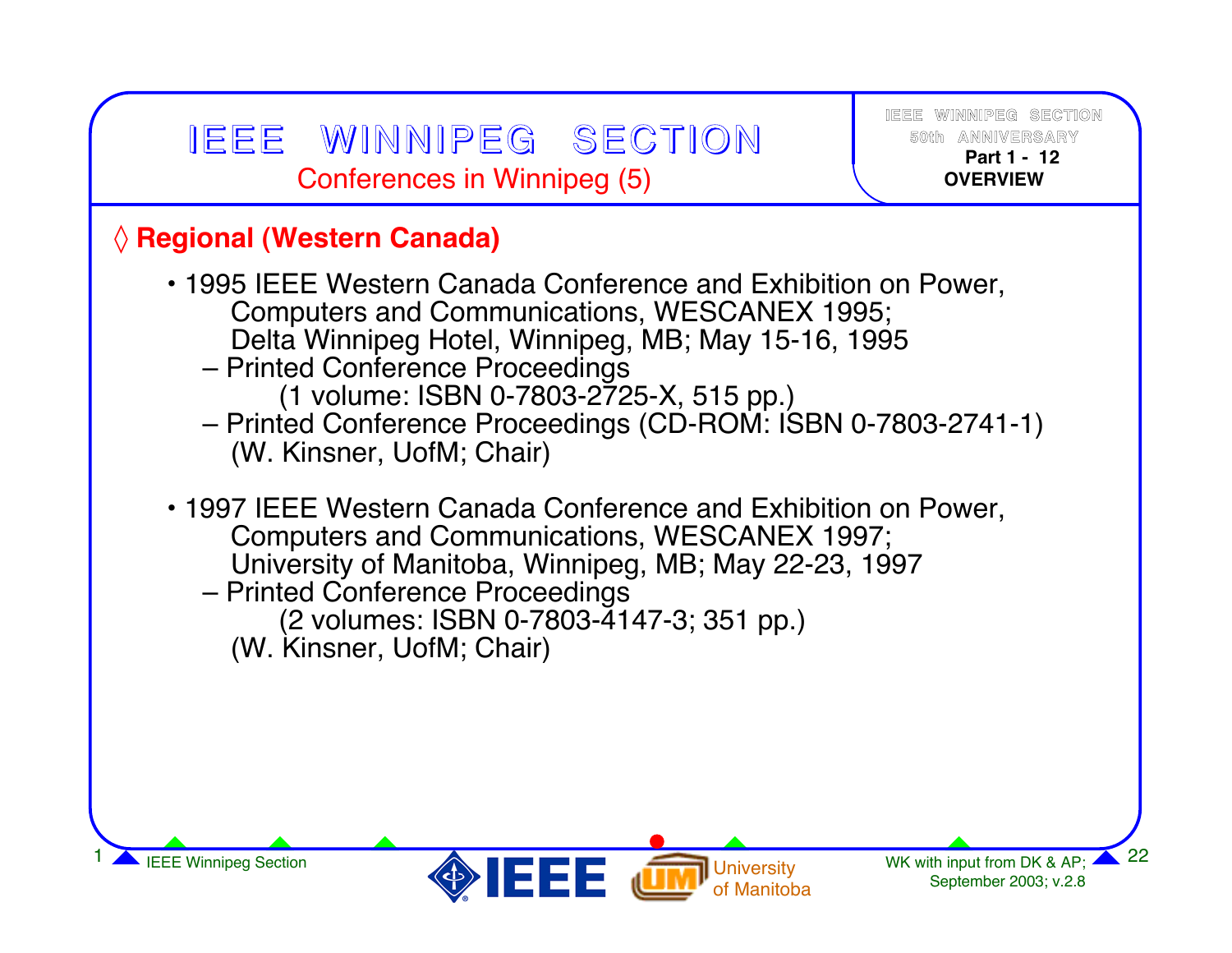| $\Diamond$ Local (Winnipeg)<br>• 1998 Graduate Student Conference, GRADCON 1998<br>- Printed Conference Record (71 pp.)<br>(W. Kinsner, UofM; Convenor & Chair)<br>• 1999 GRADCON 1999<br>- Printed Conference Record (40 pp.)<br>(W. Kinsner, UofM; Chair)<br>• 2000 GRADCON 2000<br>- Posters throughout the year.<br>(W. Kinsner, UofM; Chair)<br>• 2001 GRADCON 2001 | IEEE WINNIPEG SECTION<br>Conferences in Winnipeg (6) | IEEE WINNIPEG SECTION<br>50th ANNIVERSARY<br>Part 1 - 13<br><b>OVERVIEW</b> |
|--------------------------------------------------------------------------------------------------------------------------------------------------------------------------------------------------------------------------------------------------------------------------------------------------------------------------------------------------------------------------|------------------------------------------------------|-----------------------------------------------------------------------------|
|                                                                                                                                                                                                                                                                                                                                                                          |                                                      |                                                                             |
| (G. Bridges, UofM; Chair)<br>• 2002 GRADCON 2002<br>- Posters throughout the year.<br>(G. Bridges, UofM; Chair)<br>• 2003 GRADCON 2003<br>- Posters throughout the year.<br>(G. Bridges, UofM; Chair)                                                                                                                                                                    | - Posters throughout the year.                       |                                                                             |

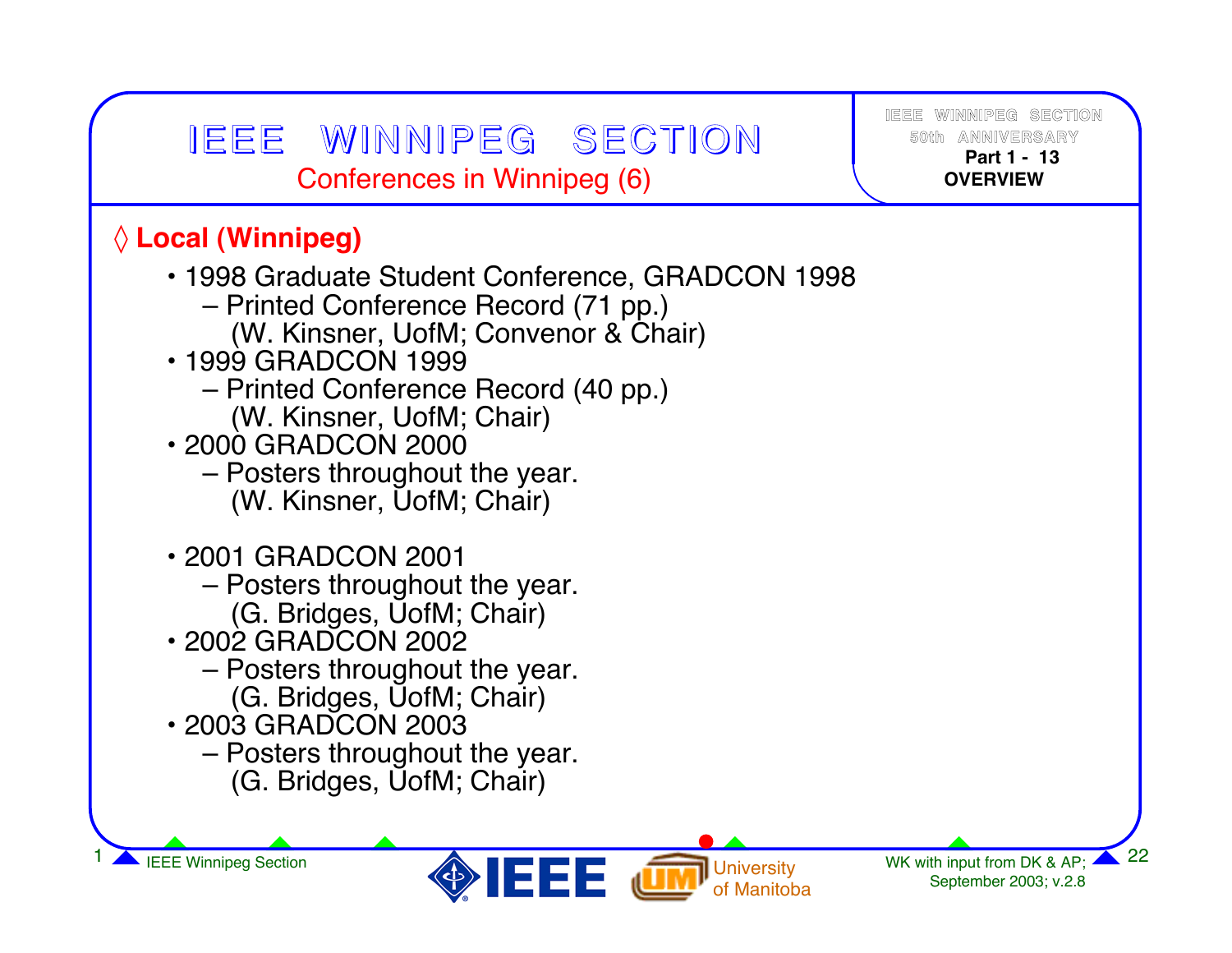### IEEE WINNIPEG SECTION Other Accomplishments (1)

**IEEE WINNIPEG SECTION50th ANNIVERSARY Part 1 -14OVERVIEW**

#### ◊ **McNaughton Student Centre (UofM)**

- Established in 1978
	- First in the world;
	- The centres are now active in many universities.
- The Concept's Architects
	- Ed Shwedyk, UofM
	- Ted Glass, Westinghouse
- Students instrumental in setting the McNaughton Centre at UofM
	- Jim Hjartarson (BNR after graduation)
	- Soubhi Chebib (IBM)
- Other students critical in setting the McNaughton Centre at UofM
	- Andy Weirich (BNR)
	- Harvey Fabijanic (Northern Telecom)
	- Gord Cummin

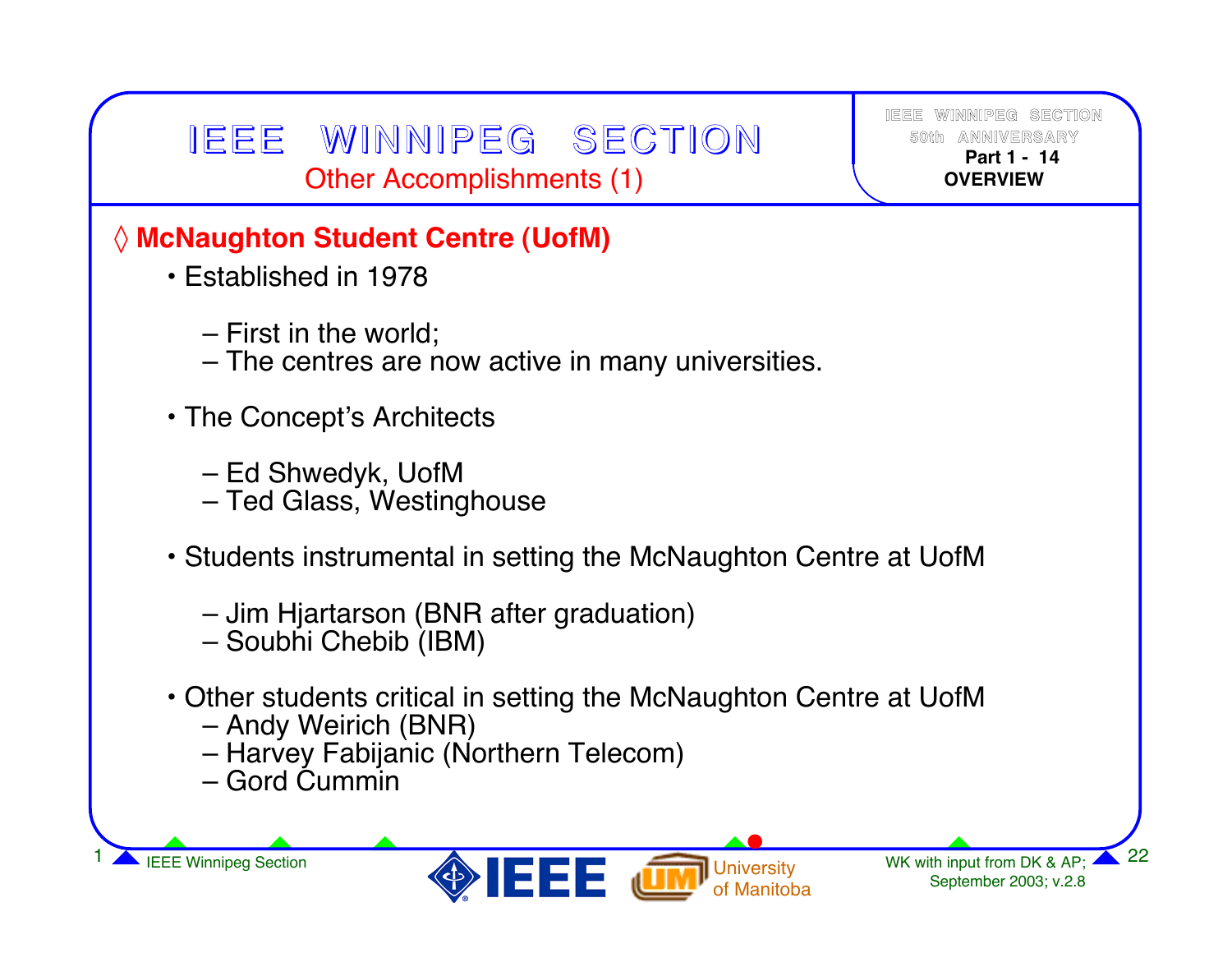### IEEE WINNIPEG SECTION Other Accomplishments (2)

**IEEE WINNIPEG SECTION50th ANNIVERSARY Part 1 -15OVERVIEW**

#### ◊ **IEEE Fellows**

- Prof. Ed Kuffel (UofM, Electrical & Computer Engineering)
- Prof. Lot Shafai (UofM, Electrical & Computer Engineering)
- Prof. Howard Card (UofM, Electrical & Computer Engineering)
- Prof. Ioan Ciric (UofM, Electrical & Computer Engineering)
- Dr. Mohamed M. Rashwan (TransGrid Solutions)
- Prof. Wooil Moon (UofM, Geological Sciences)

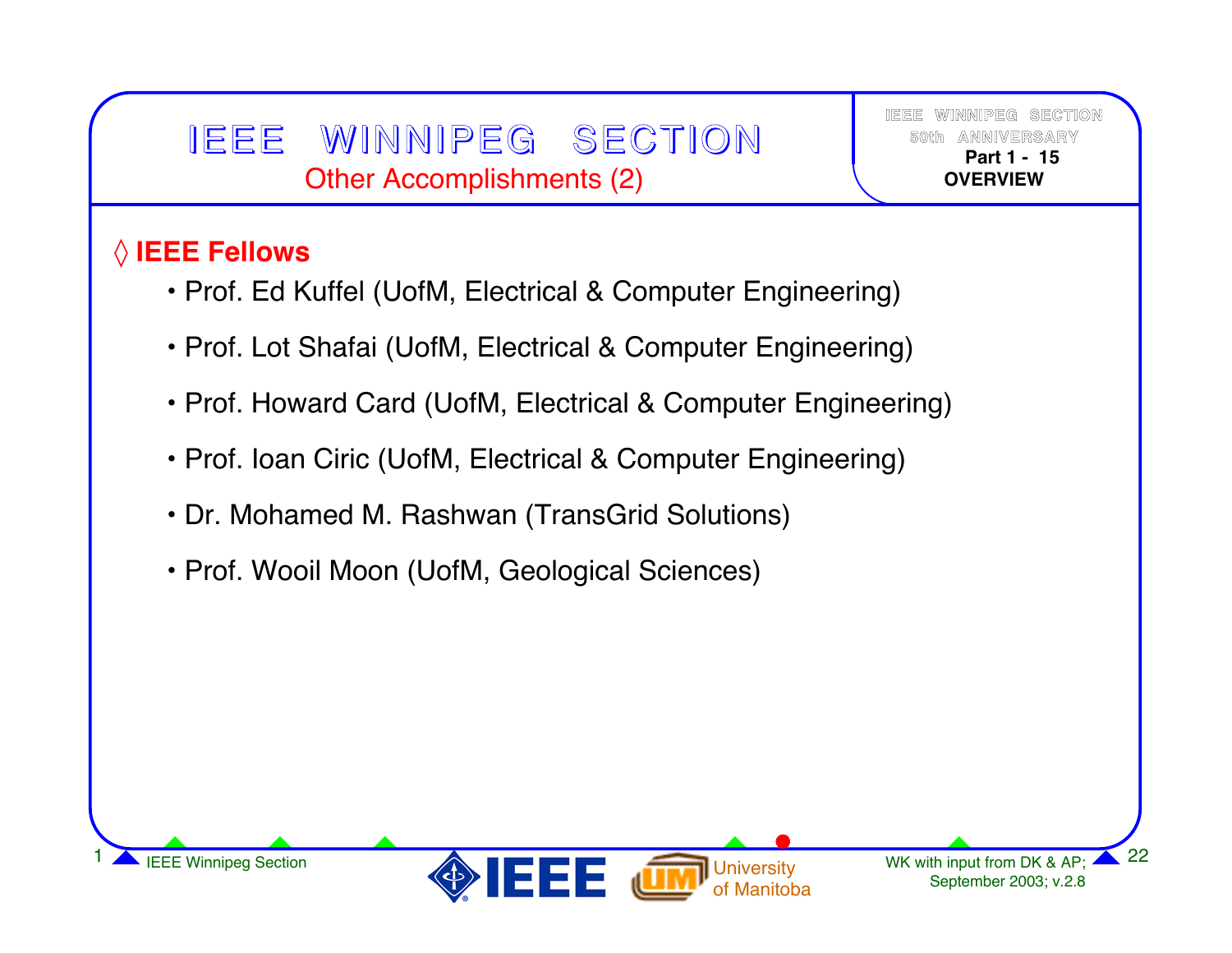#### **University** WK with input from DK & AP; 4 IEEE Winnipeg Section **1 22**<br>IEEE Winnipeg Section **1 22**<br>September 2003; v.2.8 **IEEE WINNIPEG SECTION50th ANNIVERSARY Part 1 -16OVERVIEW**IEEE WINNIPEG SECTION Other Accomplishments (3) ◊ **Editorship of Journals** • Technostyle, Journal of the Canadian Association of Teachers of Technical Writing Prof. Anne Parker, UofM, Electrical & Computer Engineering – Editor, 1991-1994; – Associate Editor, 1990 • IEEE Transactions on Antennas and Propagation Prof. Lot Shafai, UofM, Electrical & Computer Engineering – Associate Editor, 1991 - 1995 • IEEE Transactions on Wireless CommunicationsProf. Ekram Hossein, UofM, Electrical & Computer Engineering – Editor, since 2002 • IEEE Canadian Journal on Electrical and Computer Engineering Prof. Witold Kinsner, UofM, Electrical & Computer Engineering – Editor, since 2003

September 2003; v.2.8

of Manitoba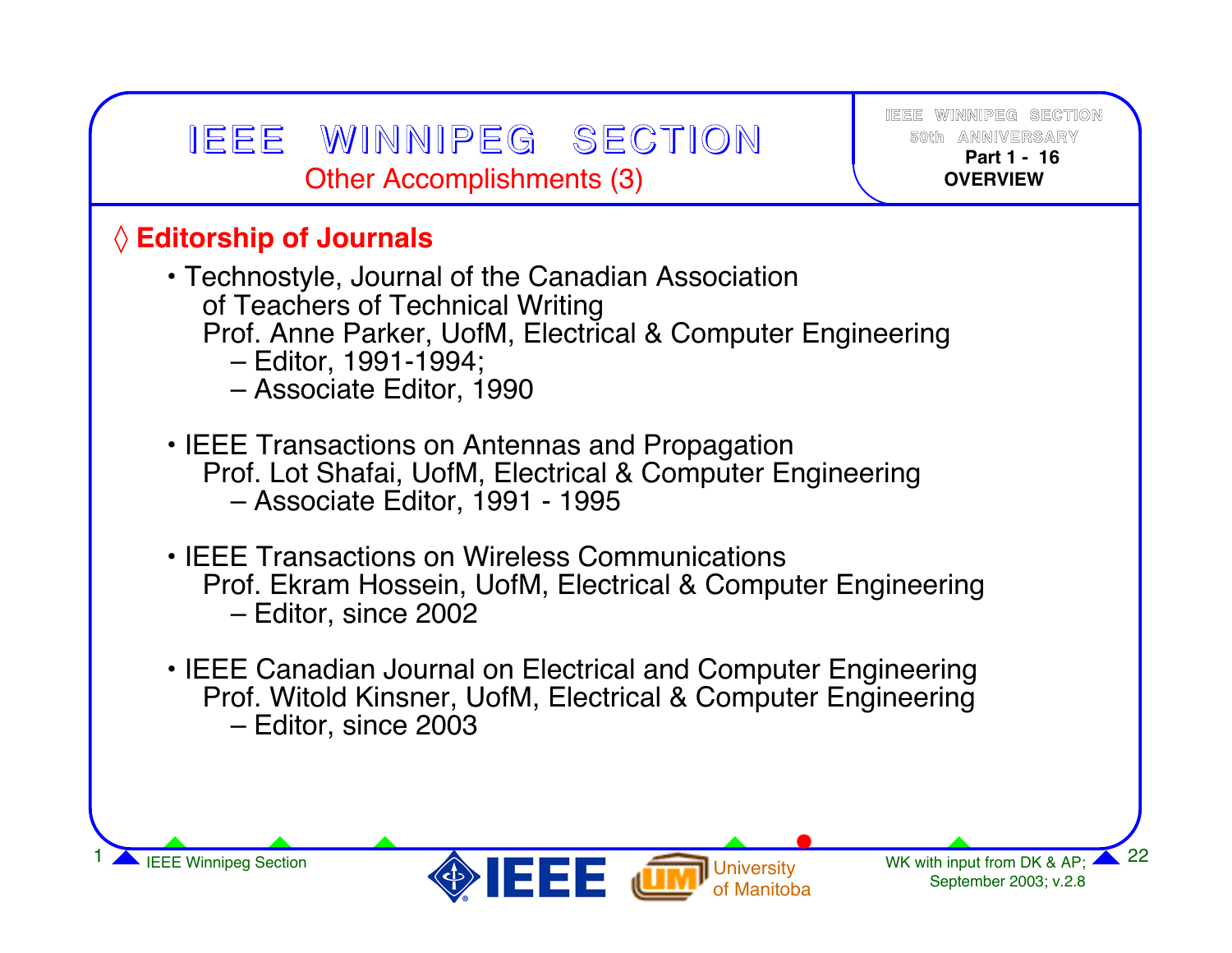### IEEE WINNIPEG SECTION Other Accomplishments (4)

**IEEE WINNIPEG SECTION50th ANNIVERSARY Part 1 -17OVERVIEW**

#### ◊ **IEEE Canada Presidents / Region 7 Directors**

- Mr. Ted Glass (Westinghouse Canada)
- Mr. Dave Kemp (Manitoba Telecom Services)

#### ◊ **IEEE / IEEE Canada / Western Canada Council Positions**

- Mr. Dave Kemp; IEEE Secretary, WCC Chair (Consultant)
- Dr. Hilmi Turanli; Treasurer (Manitoba Hydro)
- Prof. Abdel Sebak; CONAC (UofM, Electrical & Computer Engineering)
- Prof. Witold Kinsner; CJECE (UofM, Electrical & Computer Engineering)

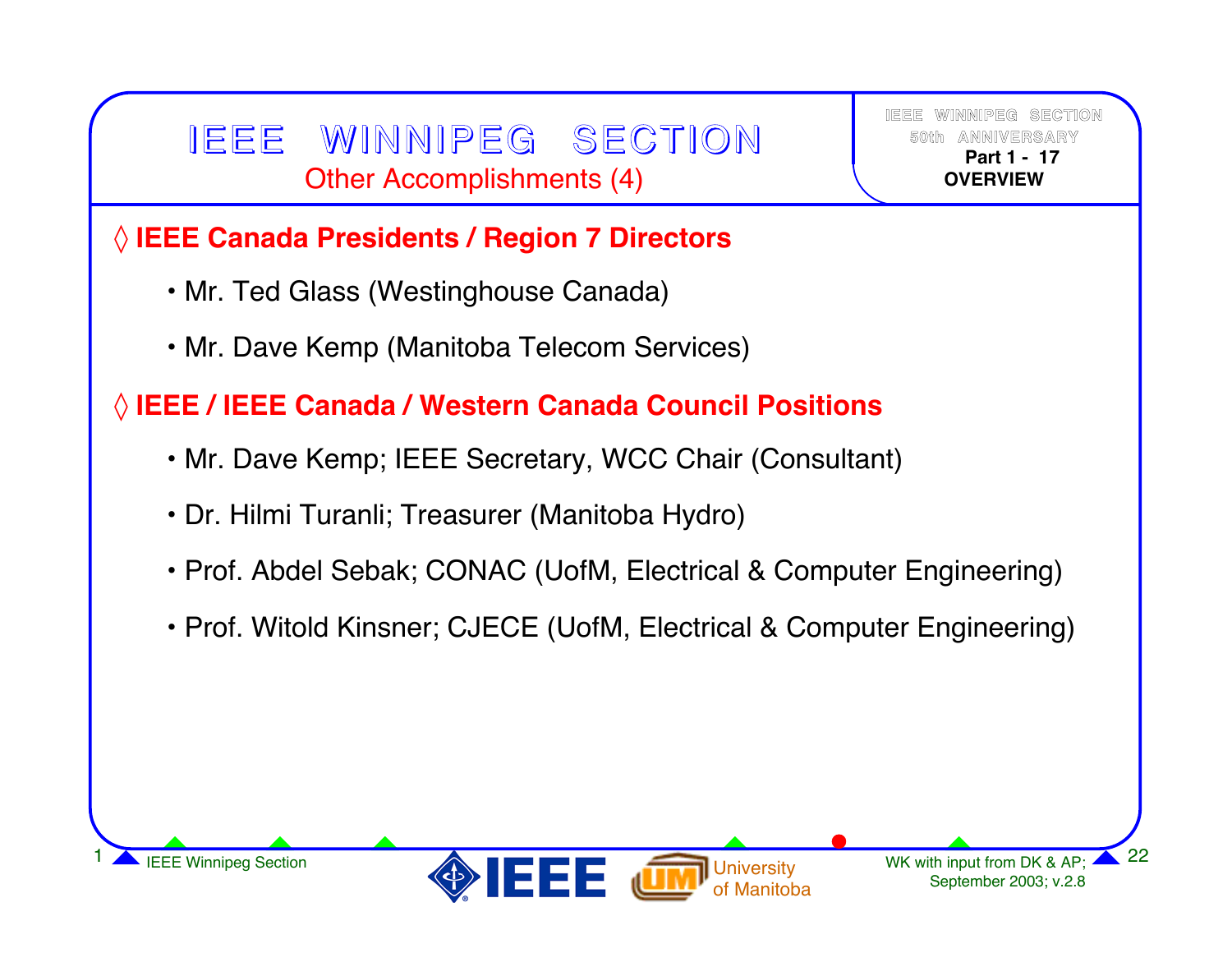# IEEE WINNIPEG SECTION Awards (1)

**IEEE WINNIPEG SECTION50th Part 1 -18OVERVIEW**

#### ◊ **Manitoba Recipients**

- IEEE Centennial Awards
- IEEE Millennium Awards
- Ted Glass Memorial Award(Now: Ted Glass Western Canada Merit Award)
- PES Best Chapter Award
- Waves Best Chapter Award
- UofM Outstanding Student Branch Award
- McNaughton Outstanding Student Centre Award



September 2003; v.2.8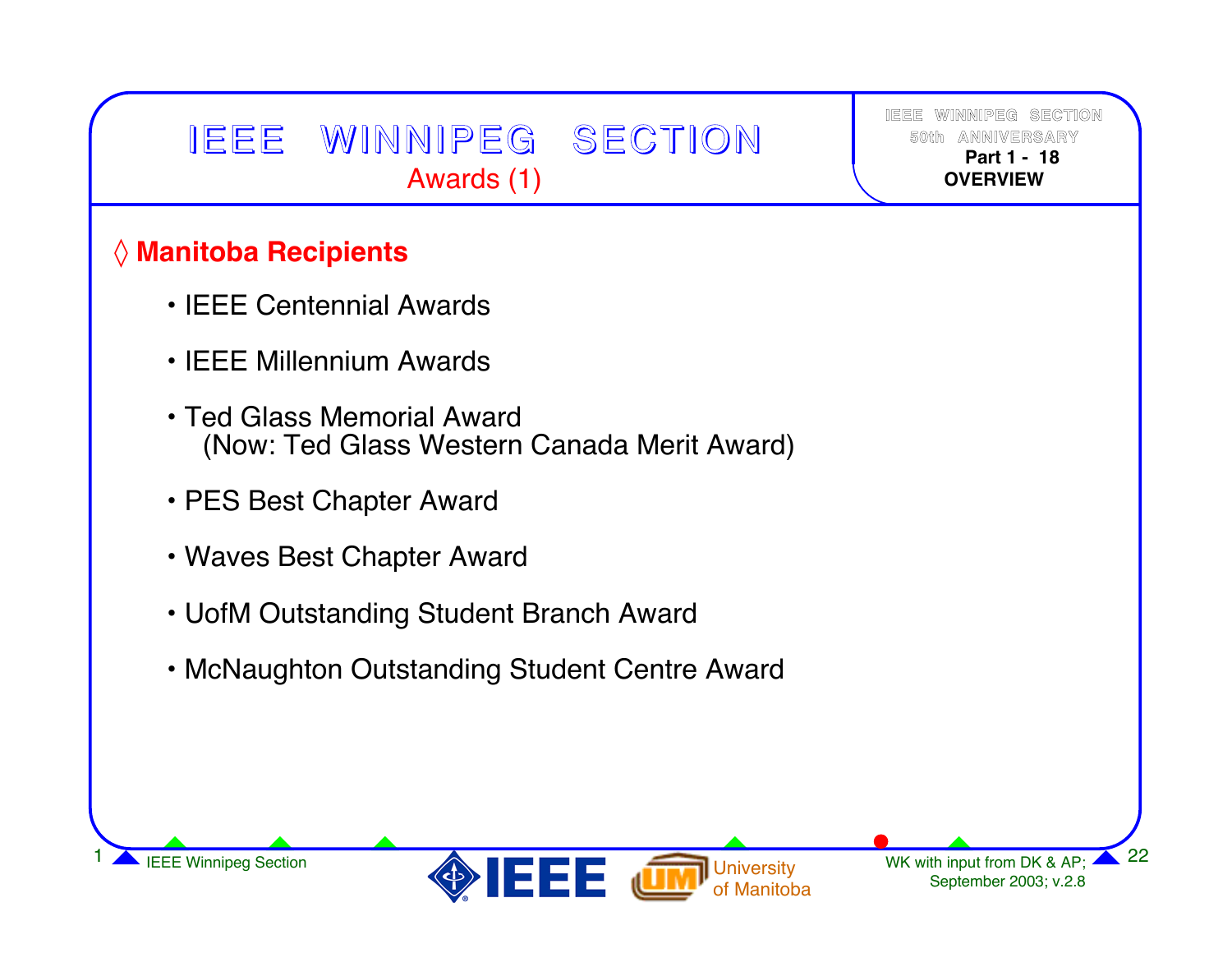



September 2003; v.2.8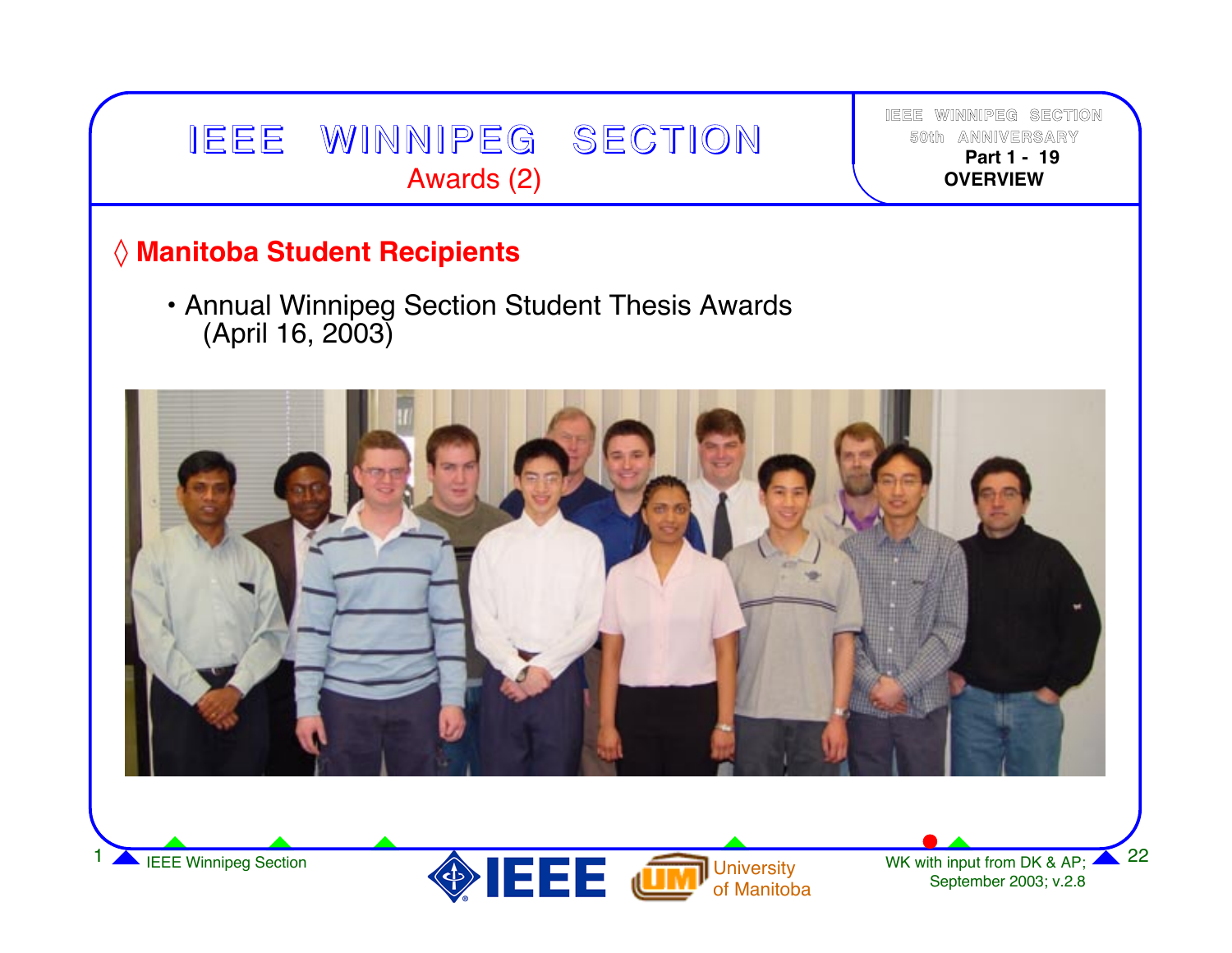## IEEE WINNIPEG SECTION Major Supporters (1)

**IEEE WINNIPEG SECTION50th ANNIVERSARY Part 1 -20OVERVIEW**

#### ◊ **Industrial Companies**

- Manitoba Hydro
- Carte Electric
- Westinghouse
- Pioneer Electric
- Teshmont
- Hudson Bay Company
- MTS (under the previous name: Manitoba Telephone System)
- Motorola
- RCA
- Lockheed-Martin
- Vansco Electronics
- Magellan-Bristol Aerospace
- IMT (InfoMagnetics)
- Power & Mine Supply
- Northrop Enginering
- Winnipeg Transit
- Air Canada

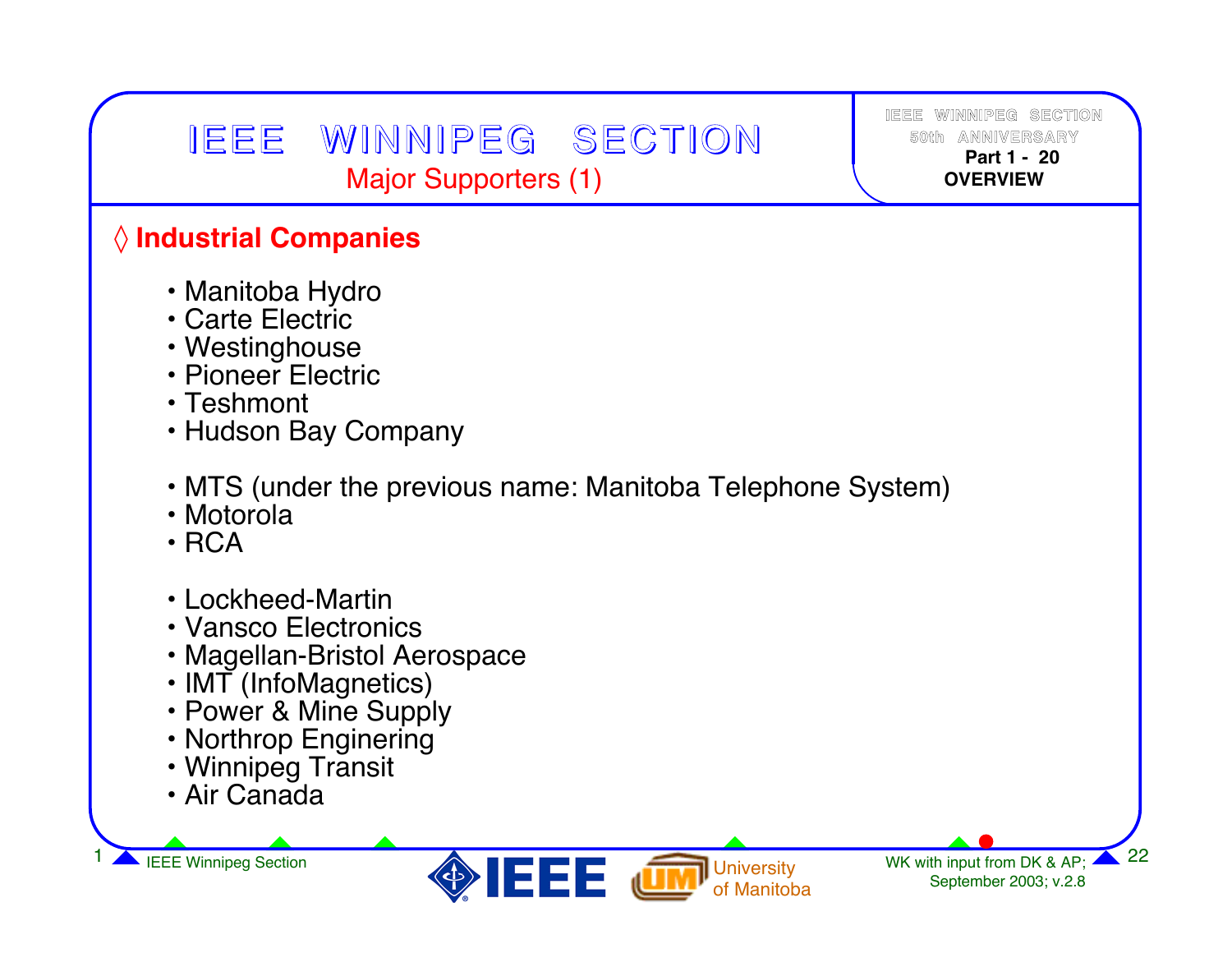# IEEE WINNIPEG SECTION Major Supporters (2)

**IEEE WINNIPEG SECTION50th ANNIVERSARY Part 1 -21OVERVIEW**

#### ◊ **R&D Institutions**

- TRLabs (Telecommunications Research Laboratories)
- IBD (Institute for Biodiagnostics)
- NRC (National Research Council of Canada)
- AECL (Atomic Energy of Canada Laboratories)
- Winnipeg Health Sciences Centre
- ITC (Industrial Technology Centre)
- Manitoba HVDC Research Centre
- IIMS (Institute of Industrial Mathematical Sciences)

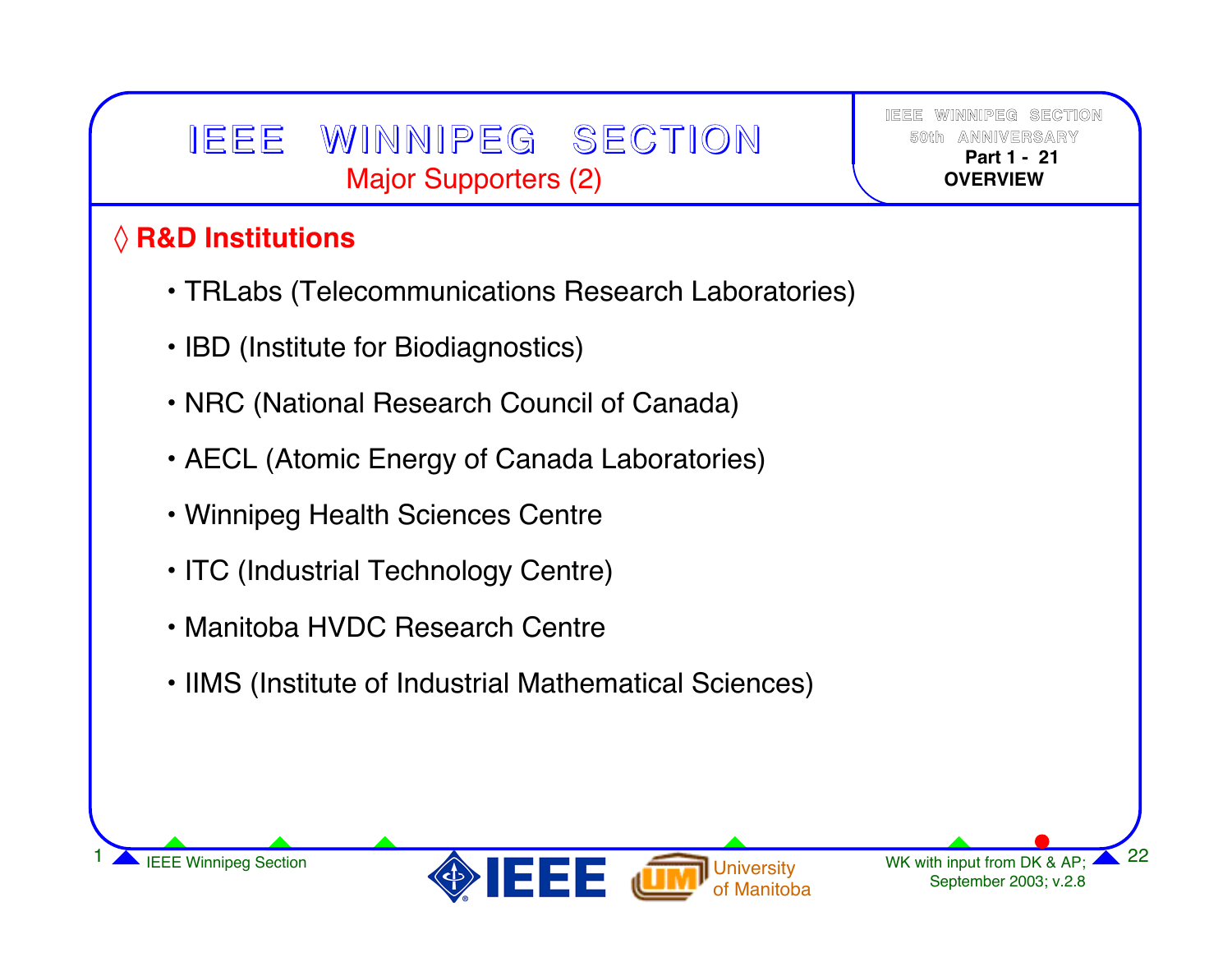# IEEE WINNIPEG SECTION Major Supporters (3)

**IEEE WINNIPEG SECTION50th Part 1 -22OVERVIEW**

#### ◊ **Educational Institutions**

- University of Manitoba
- Red River College (and Red River Community College)
- Assiniboine Community College, Brandon
- Lakehead University
- Manitoba Department of Education and Training
- UNESCO Vocational Centre

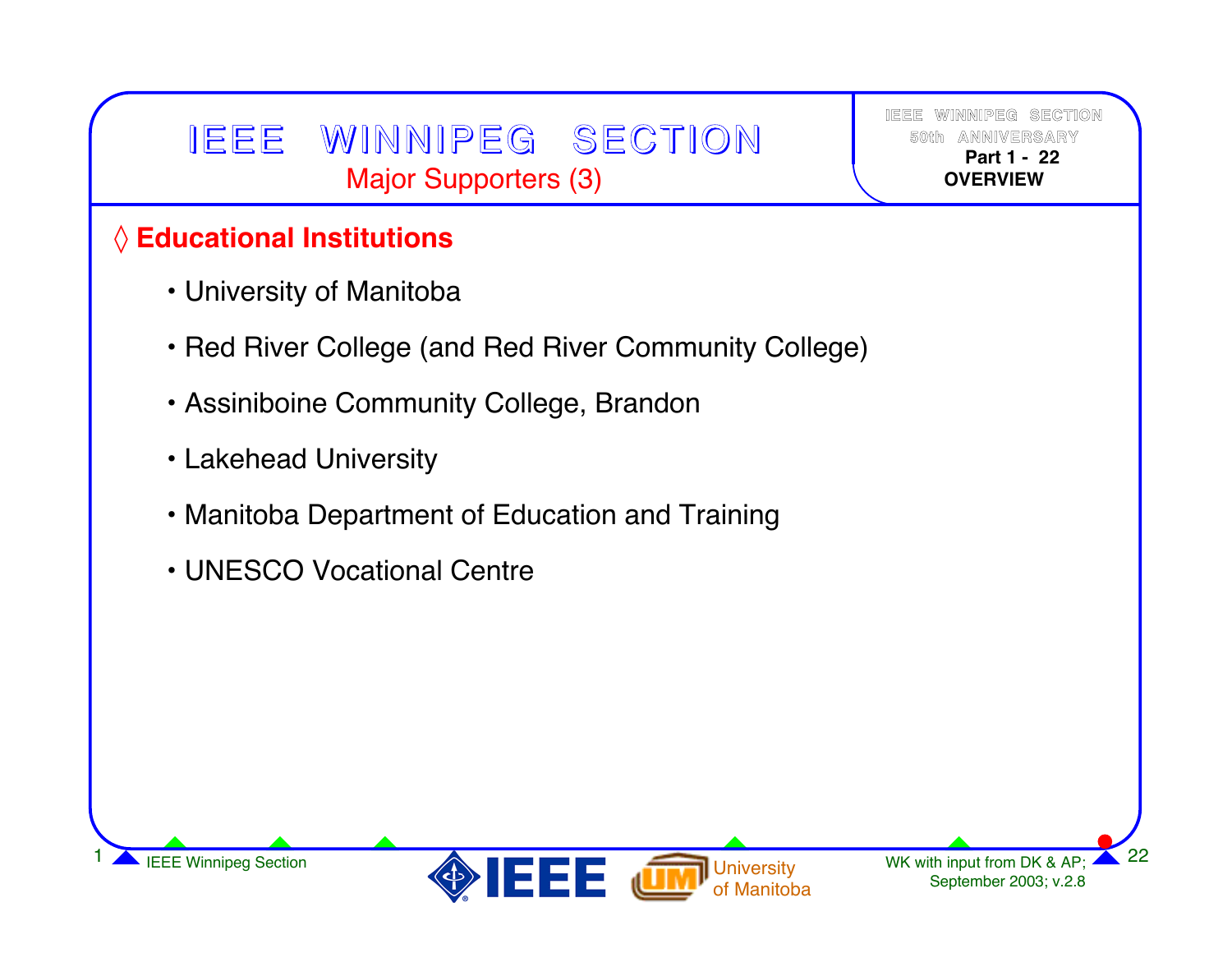

# 2003 SECTION EXECUTIVE Officer Bearers (1) **<sup>1</sup>**

**IEEE WINNIPEG SECTION50th ANNIVERSARY Part 2 -TODAY'S EXECUTIVE**

#### ◊ **Section Chair**

• Dr. Derek Oliver; UofM (University of Manitoba), DECE (Department of Electrical & Computer Engineering)



#### ◊ **Section Vice Chair**

• Mr. Gerry Geall; Eecol Electric Utility Sales



#### ◊ **Section Secretary**

• Dr. Pradeepa Yahampath UofM, DECE





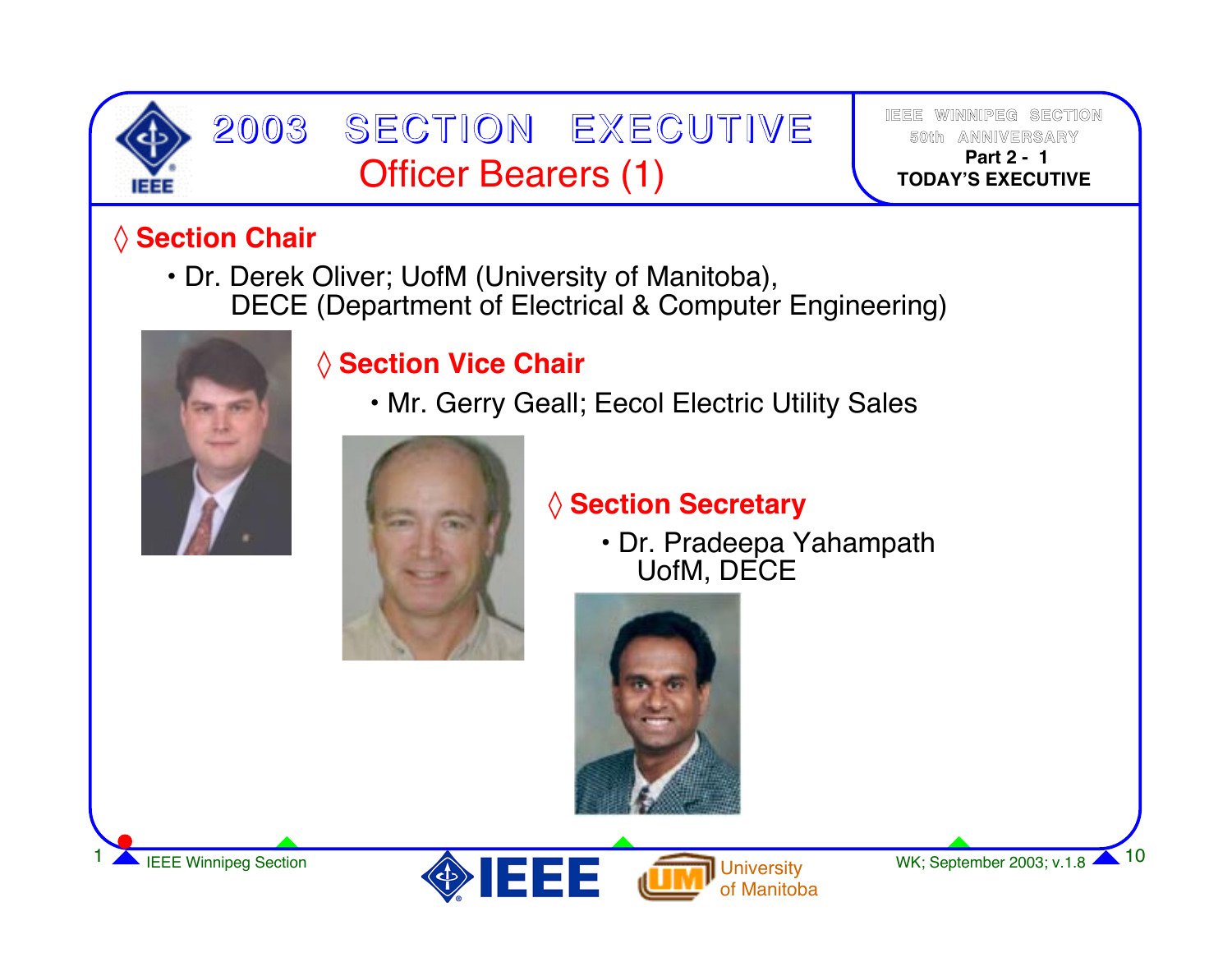# ◊ **Section Treasurer**

• Dr. Udaya Annakkage; UofM, DECE



#### ◊ **Section Past Chair**

SECTION EXECUTIVE

Officer Bearers (2)

• Mr. Bob Dueck; RCC, Computer Engineering Technology







**IEEE WINNIPEG SECTION50th ANNIVERSARY Part 2 -2TODAY'S EXECUTIVE**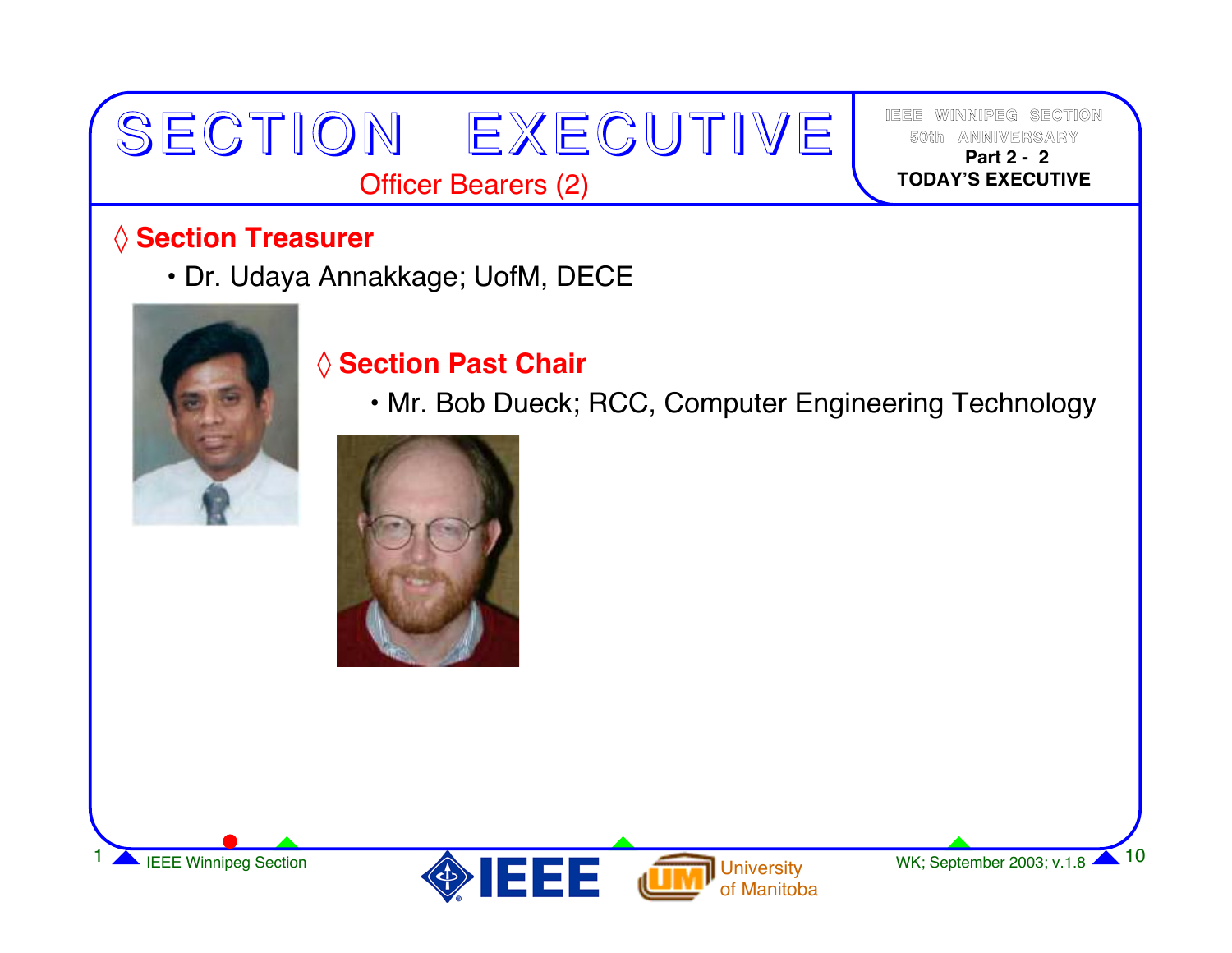Chapters and Affinity Groups (1)

SECTION EXECUTIVE

#### ◊ **Communications Chapter**

• Dr. Witold Kinsner; UofM, DECE



#### ◊ **Computer Chapter**

• Dr. Dean McNeill; UofM, DECE



#### ◊ **EMBS Chapter (Engineering in Medicine & Biology Society)**

• Dr. Zahra Moussavi; UofM, DECE







**IEEE WINNIPEG SECTION50th ANNIVERSARY Part 2 -3TODAY'S EXECUTIVE**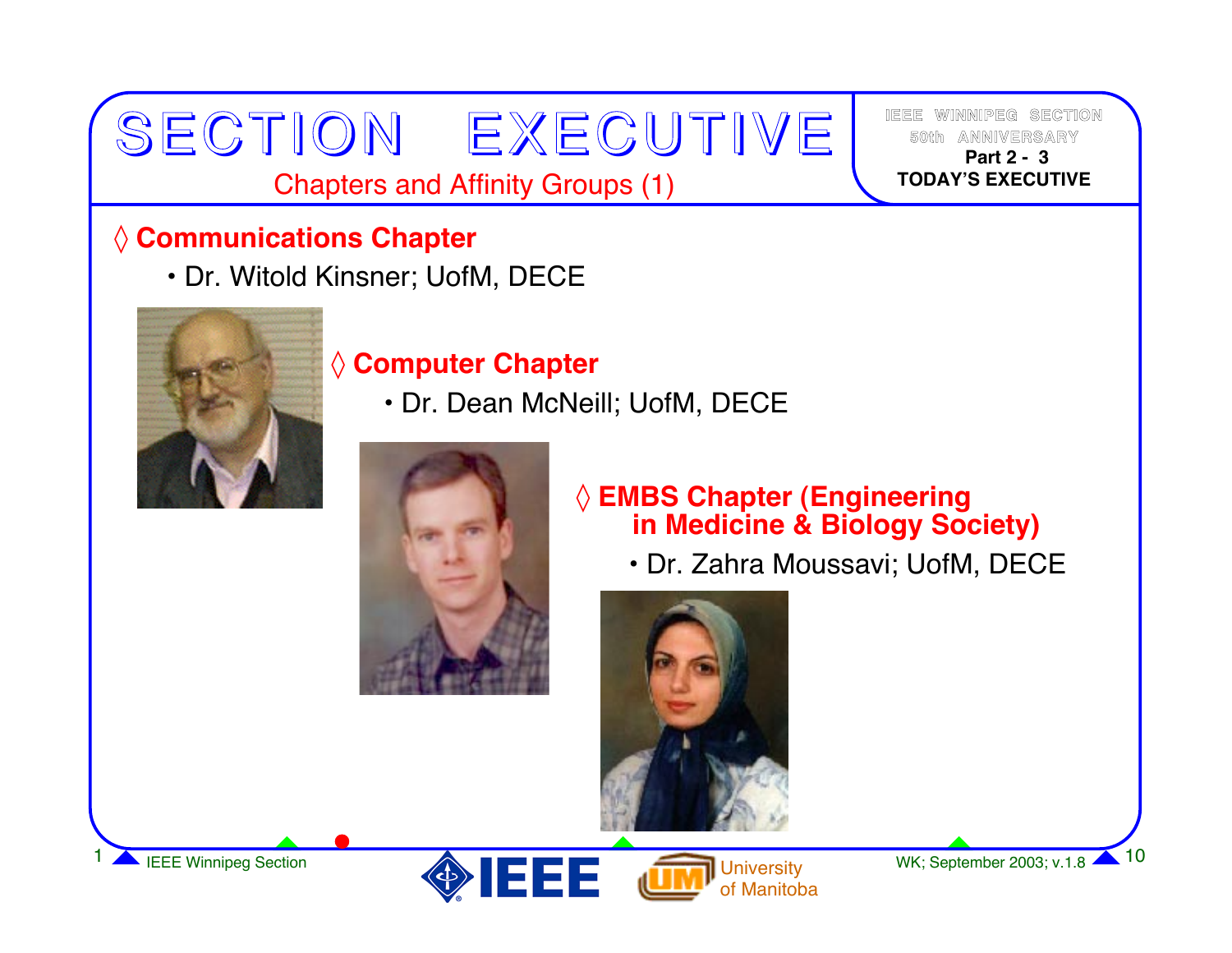Chapters and Affinity Groups (2)

SECTION EXECUTIVE

#### ◊ **MANCOM Chapter**

• Dr. Anne Parker; UofM, DECE



#### ◊ **PES Chapter**

• Ms. Robyn Taylor; Teshmont Consultants



#### ◊ **WAVES Chapter**

• Dr. Joe LoVetri; UofM, DECE







**IEEE WINNIPEG SECTION50th ANNIVERSARY Part 2 -4TODAY'S EXECUTIVE**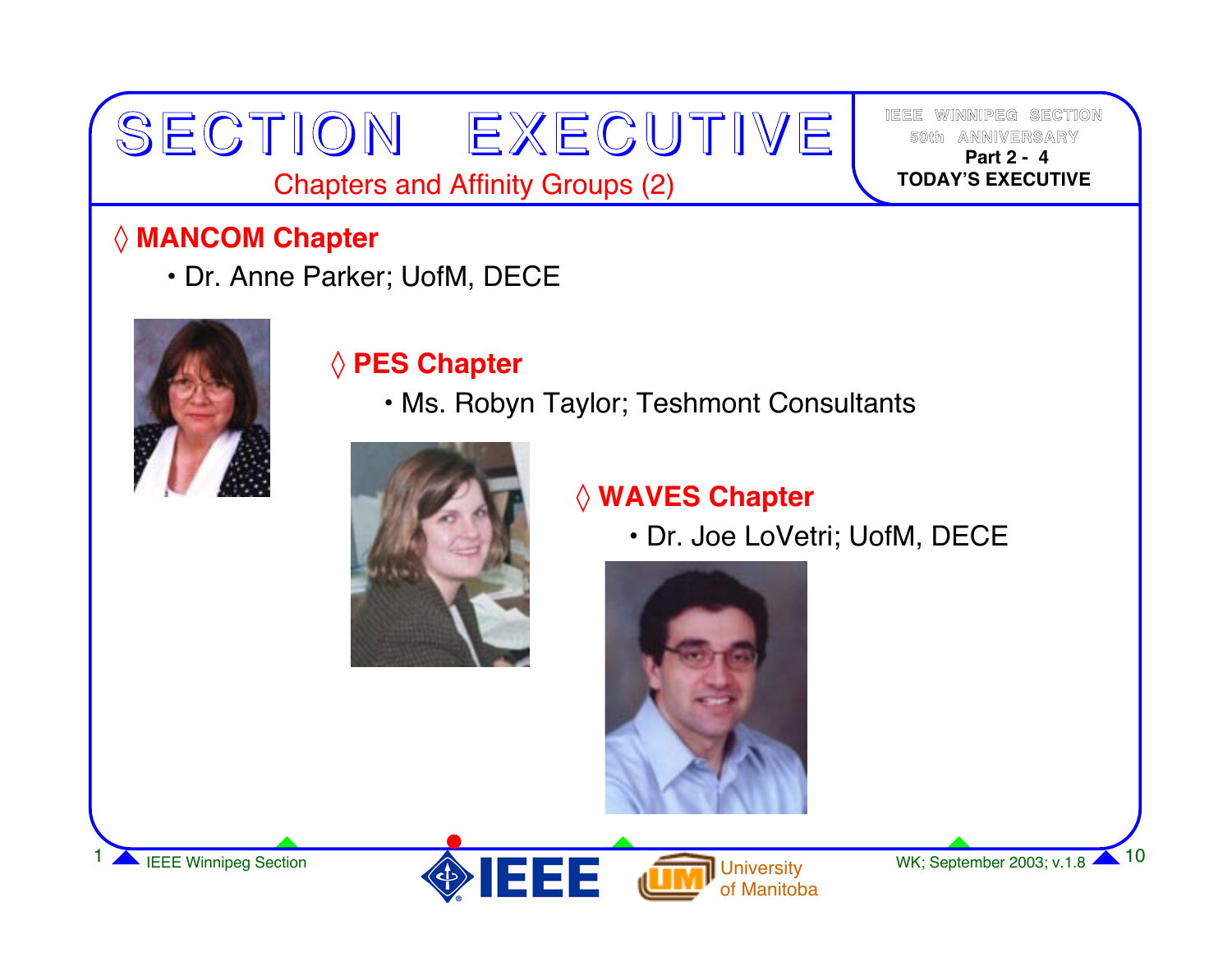#### Chapters and Affinity Groups (3)

SECTION EXECUTIVE

#### ◊ **GOLD Affinity Group**

• Ms. Dawn Nedohin-Macek; Manitoba Hydro



### ◊ **LIFE Affinity Group**

• Mr. Dave Kemp





**IEEE WINNIPEG SECTION50th ANNIVERSARY Part 2 -5TODAY'S EXECUTIVE**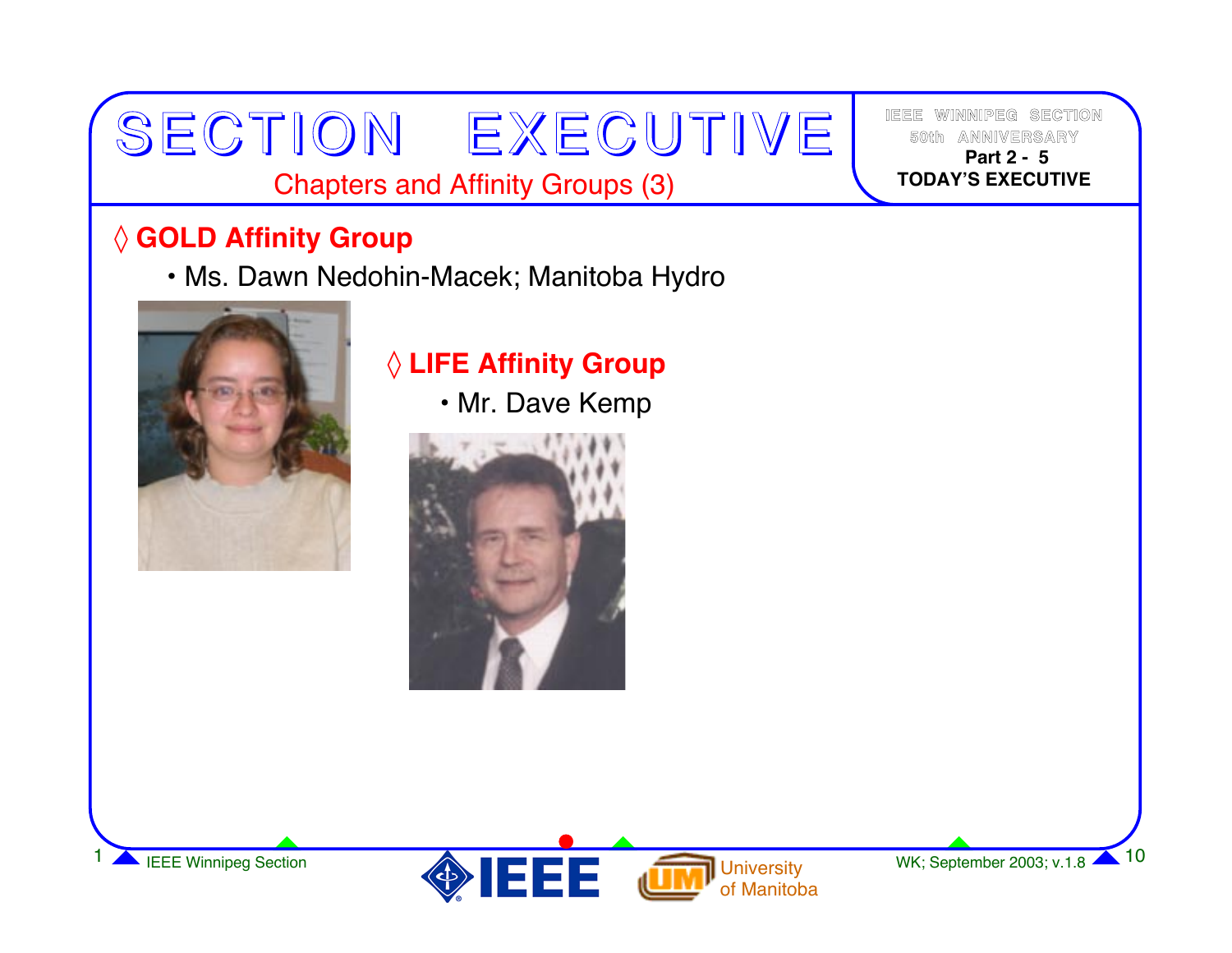#### Student Branches & Counsellors (1)

SECTION EXECUTIVE

#### ◊ **RRC Student Branch**

• Mr. Rahul Thadani



#### ◊ **U of M Student Branch**

• Mr. Eric Haapamaki; UofM, DECE

#### ◊ **EMBS Student Chapter**

• Mr. Michael Potter; UofM, DECE





**IEEE WINNIPEG SECTION50th ANNIVERSARY Part 2 -6TODAY'S EXECUTIVE**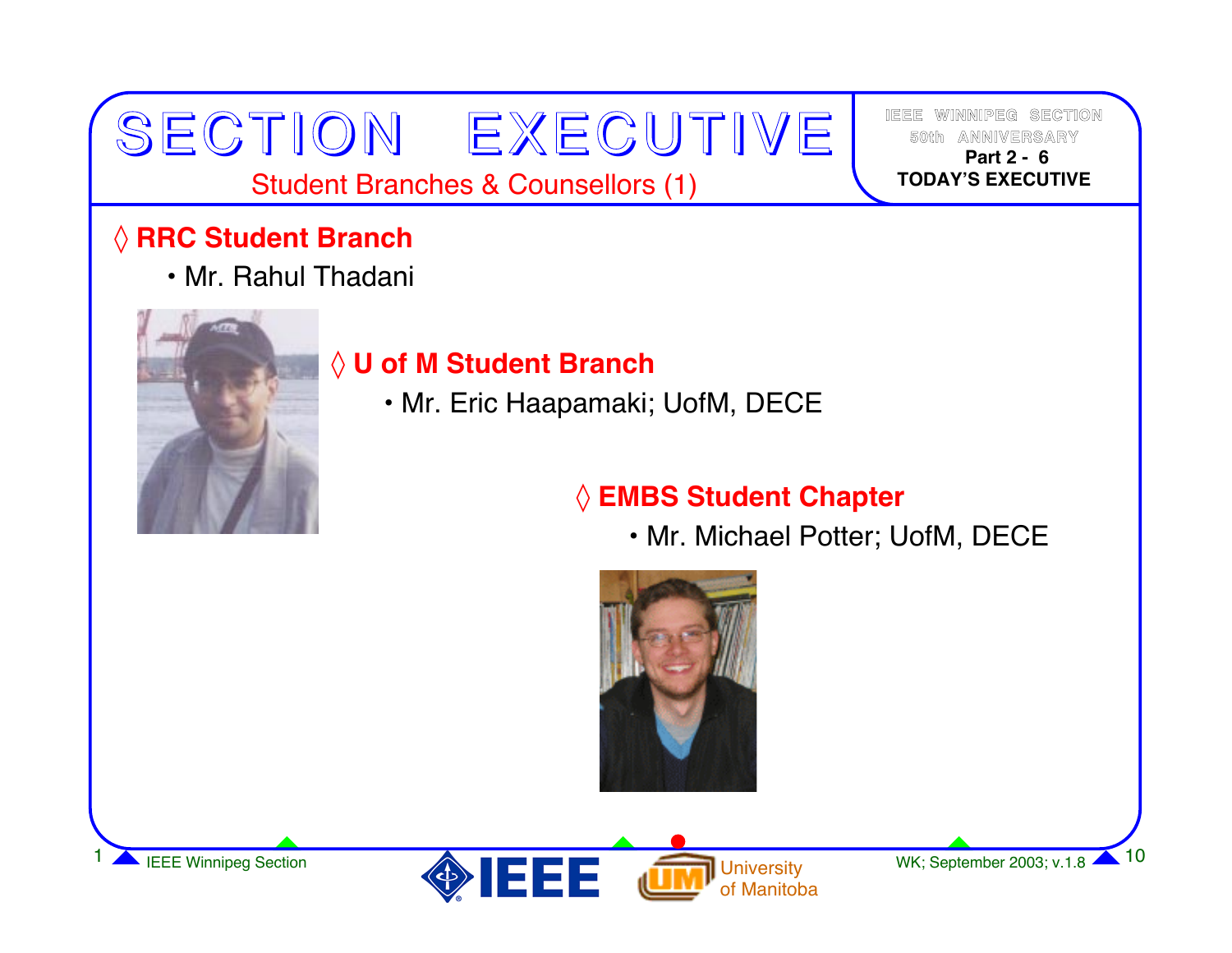Student Branches & Counsellors (2)

SECTION EXECUTIVE

#### ◊ **Student Activities**

• Dr. Cyrus Shafai; UofM, DECE



#### ◊ **U of M Student Branch Counselor**

• Dr. Witold Kinsner; UofM, DECE (as seen before)

#### ◊ **Lakehead Univ. Student Counsellor**

• Dr. Abdelhamid Tayebi







**IEEE WINNIPEG SECTION50th ANNIVERSARY Part 2 -7TODAY'S EXECUTIVE**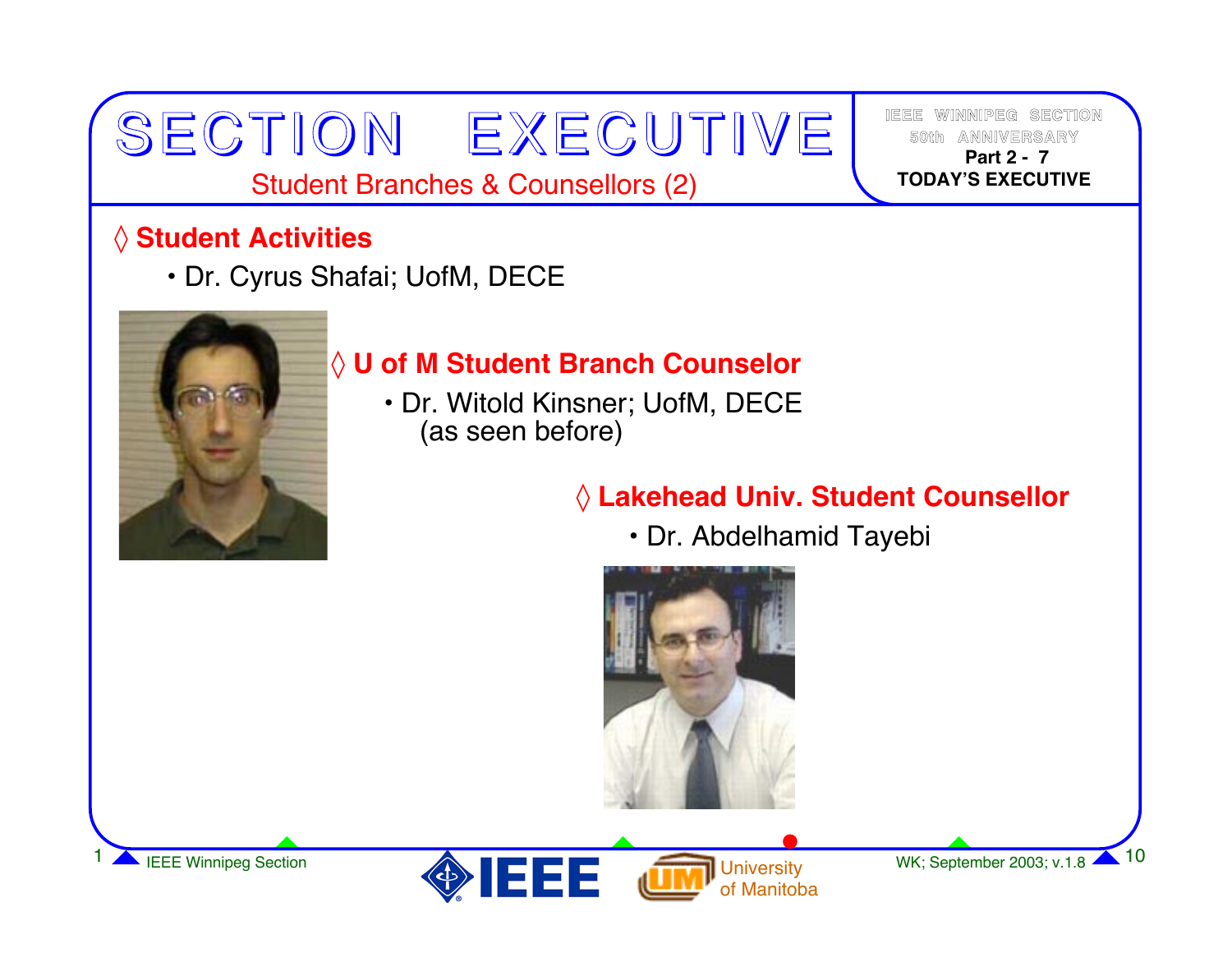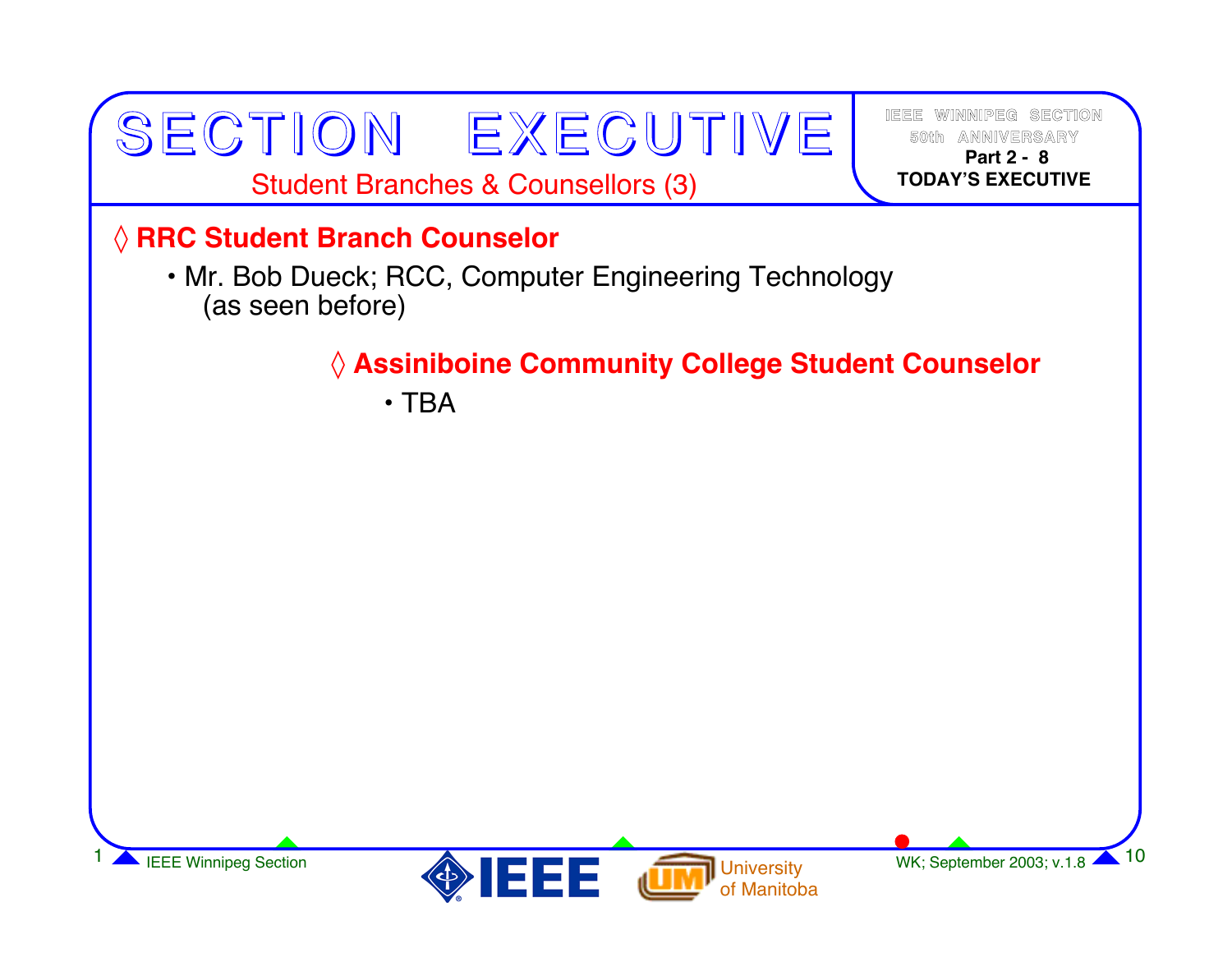#### Committees at Large (1)

SECTION EXECUTIVE

#### ◊ **Audit Committee**

• Dr. Jagdish Chand; Manitoba Hydro



#### ◊ **History & Archives Committee**

• Mr. Alan Forrest; Teshmont Consultants



#### ◊ **Industry Liaison**

• Dr. Jose Rueda; TRLabs







**IEEE WINNIPEG SECTION50th ANNIVERSARY Part 2 -9TODAY'S EXECUTIVE**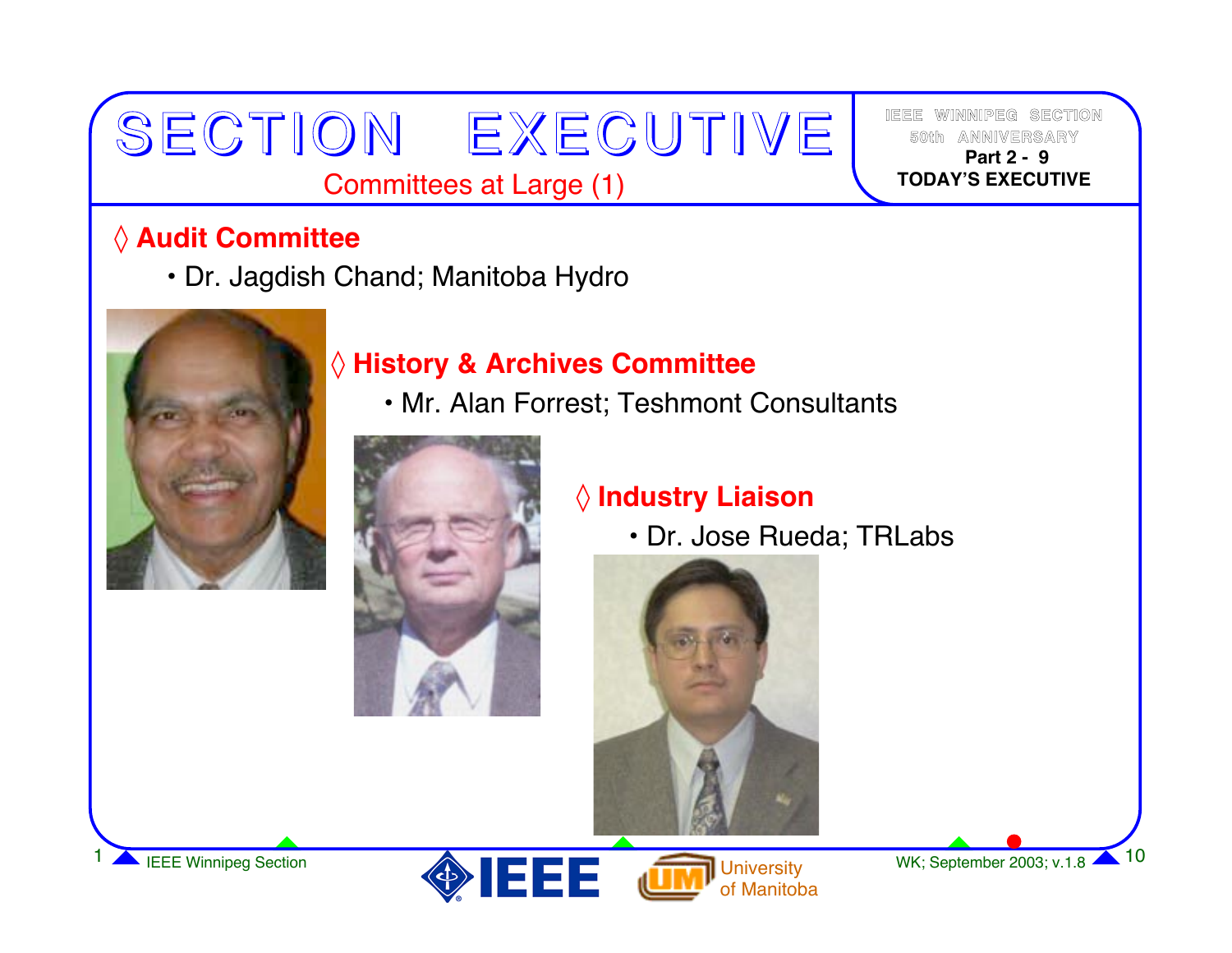#### Committees at Large (2)

SECTION EXECUTIVE

#### ◊ **Inter-Society Relations**

• Dr. Sandra Ingram; UofM, DECE



#### ◊ **Professional Activities**

• Dr. Hilmi M. Turanli; Manitoba Hydro



#### ◊ **Newsletter & Publicity**

• Mr. Gerry Geall; Eecol Electric Utility Sales

#### ◊ **WWW Site & Education**

• Dr. Witold Kinsner; UofM, DECE (as seen before)



**IEEE WINNIPEG SECTION**

 **Part 2 -10TODAY'S EXECUTIVE**

**50th**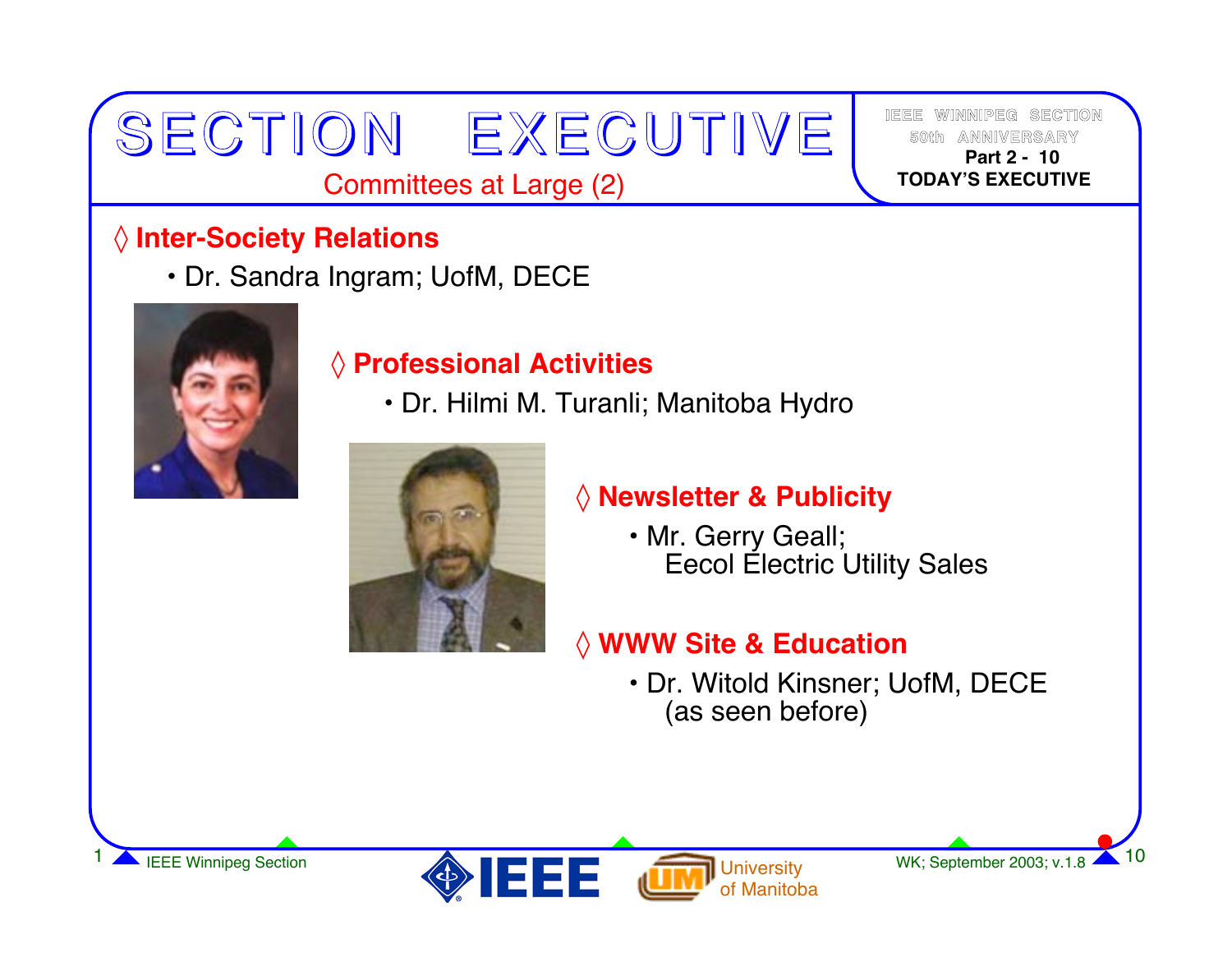

PAST CHAIRS **OVERVIEW** 

**IEEE WINNIPEG SECTION50th ANNIVERSARY Part 3 -1PAST CHAIRS**

#### ◊ Election of Chairs

• The Winnipeg Section elects a Section Chair each January at the Annual General Meeting.

#### ◊ Mandate

- The mandate of a Chair is for a one year period only in order to obtain divers input from the Winnipeg community, including:
	- Academic,
	- R&D, and
	- Industrial.

#### $\Diamond$  People Make the IEEE

• Here is a list of the Past Chairs of the IEEE Winnipeg Section (compiled with the help of Dave Kemp).

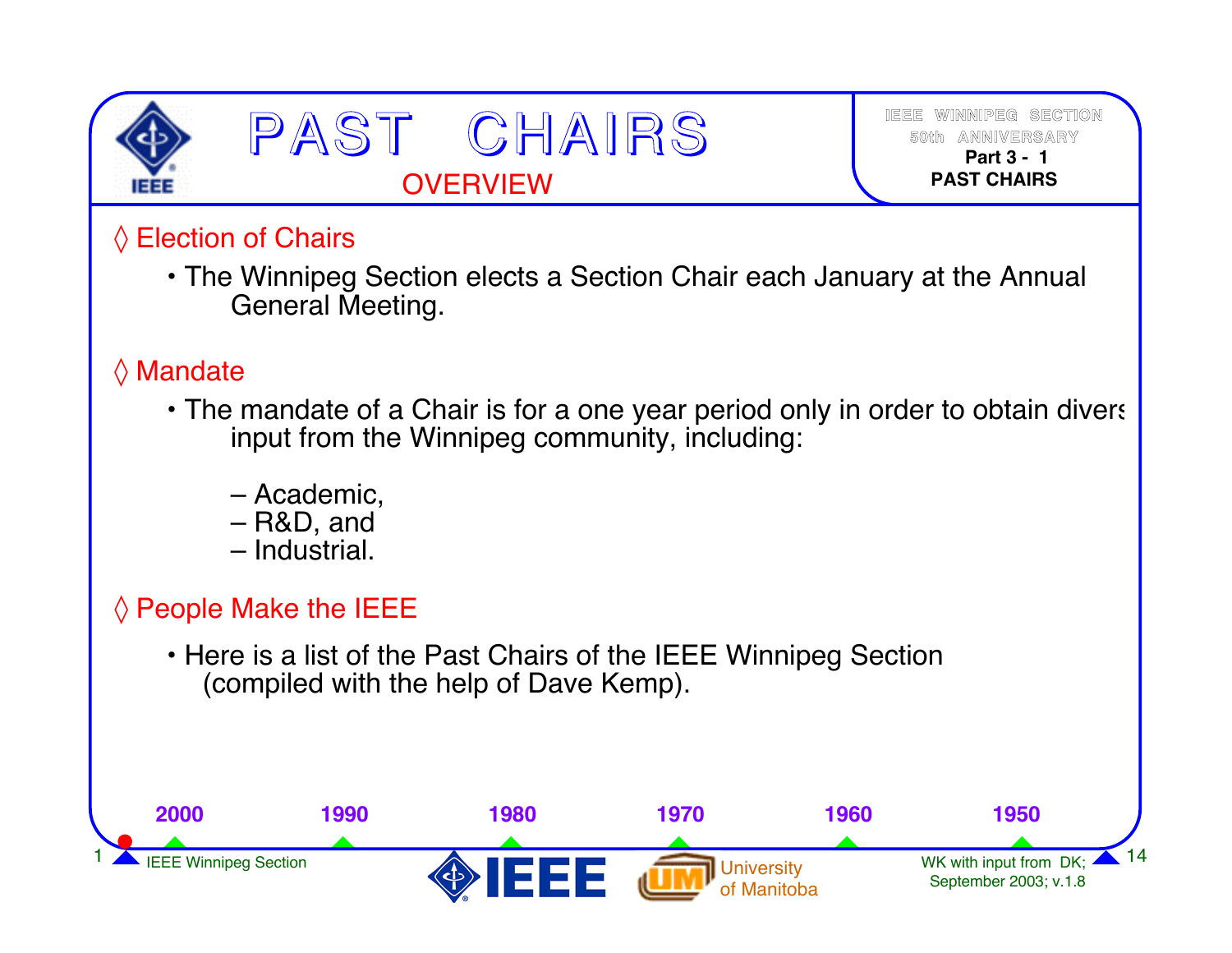

**IEEE WINNIPEG SECTION50th ANNIVERSARY Part 3 -2PAST CHAIRS**

# ◊**<sup>2002</sup>**

• Mr. Bob Dueck; RRC, Computer Engineering Technology



# ◊**<sup>2001</sup>**

• Dr. Cyrus Shafai; UofM, Dept. Electrical & Computer Eng.



◊**<sup>2000</sup>**

• Dr. Hilmi M. Turanli; Manitoba Hydro





WK with input from DK; September 2003; v.1.8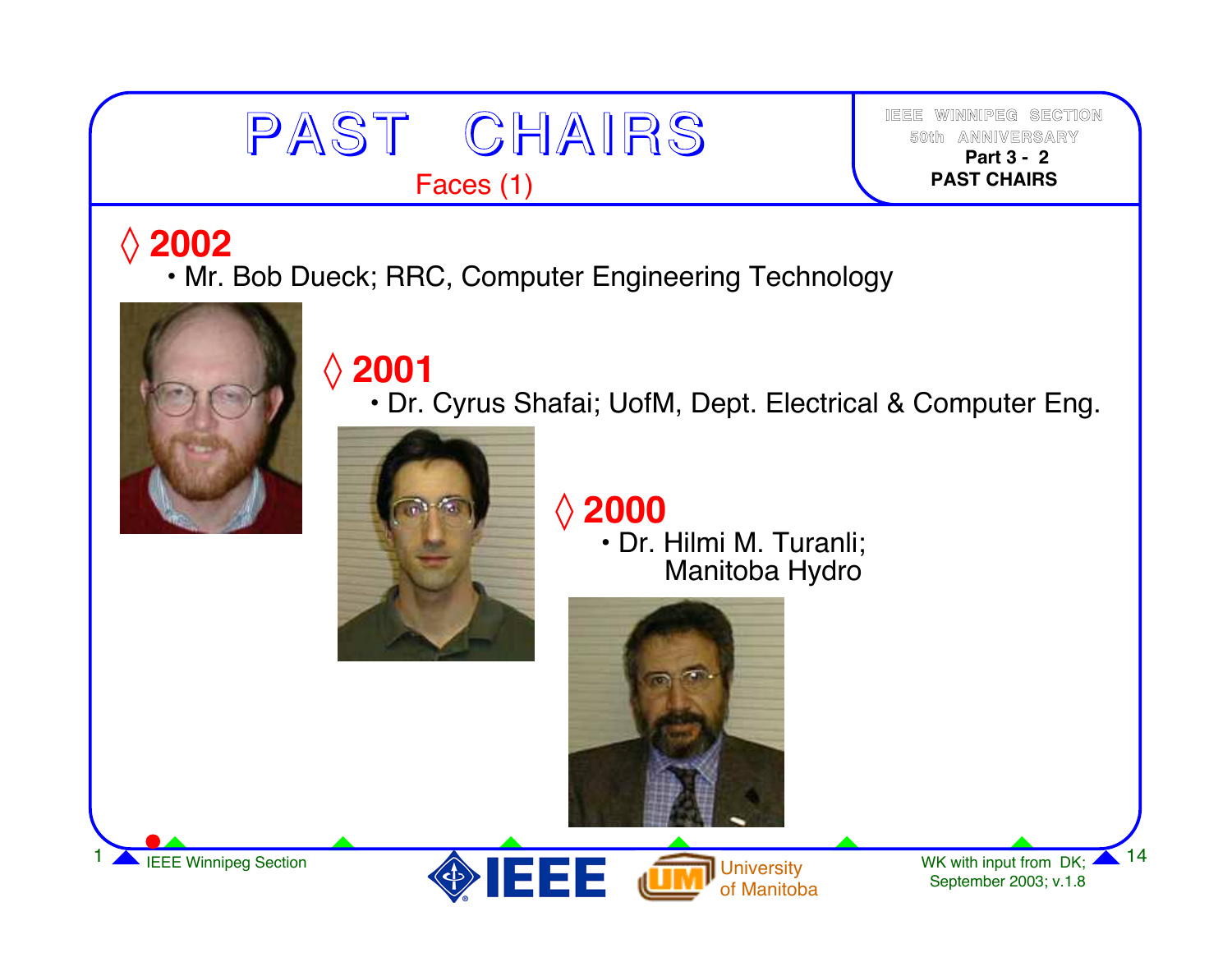

Faces (2)

**IEEE WINNIPEG SECTION50th ANNIVERSARY Part 3 -3PAST CHAIRS**

# ◊ **1999-2000**

• Dr. James F. Peters; UofM, Dept. Electrical & Computer Eng.



# ◊ **1998-1999**

• Dr. Witold Pedrycz; UofM, Dept. ECE



# ◊ **1997-1998**

• "Mr. Lester M. Glantz; Consultant





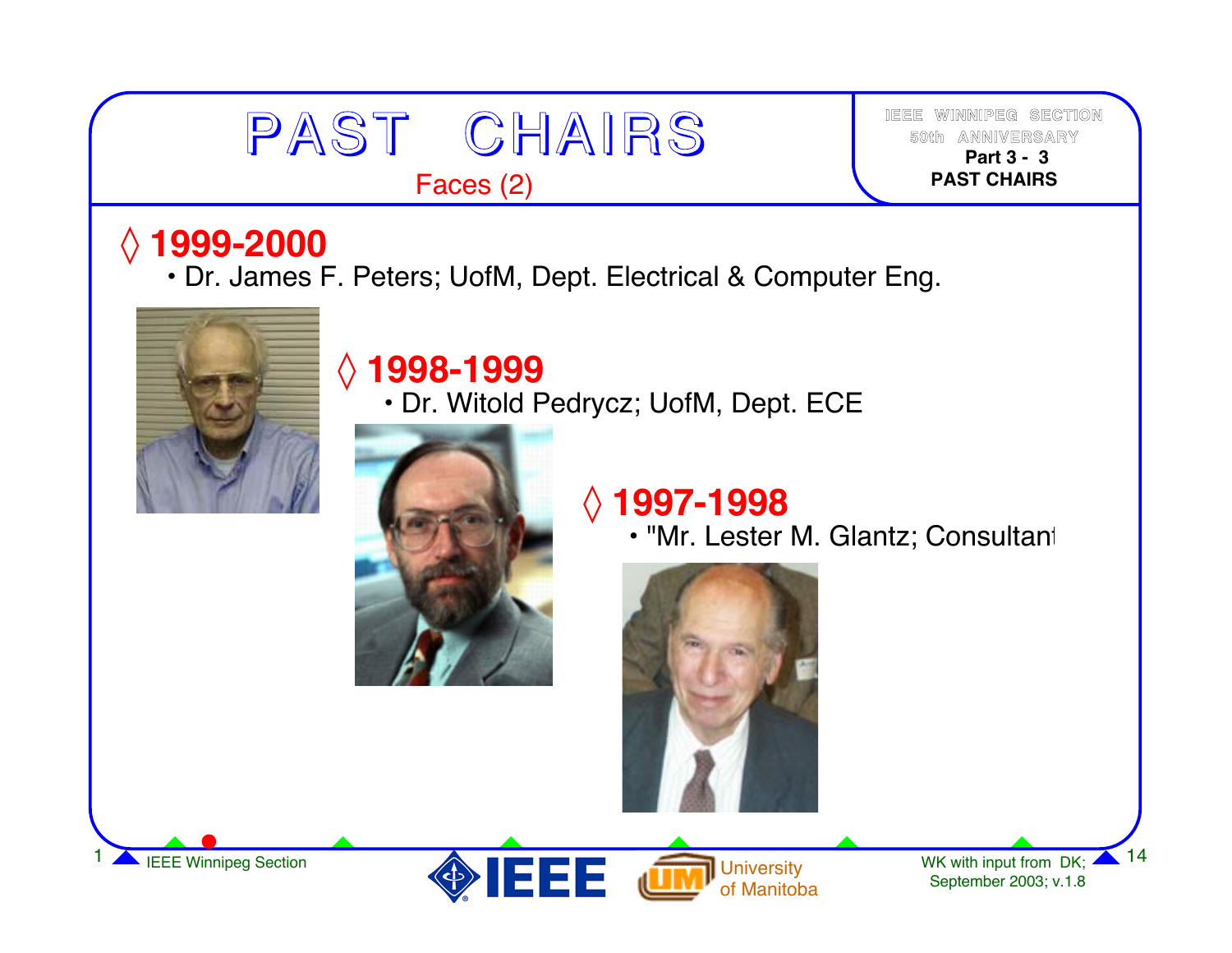

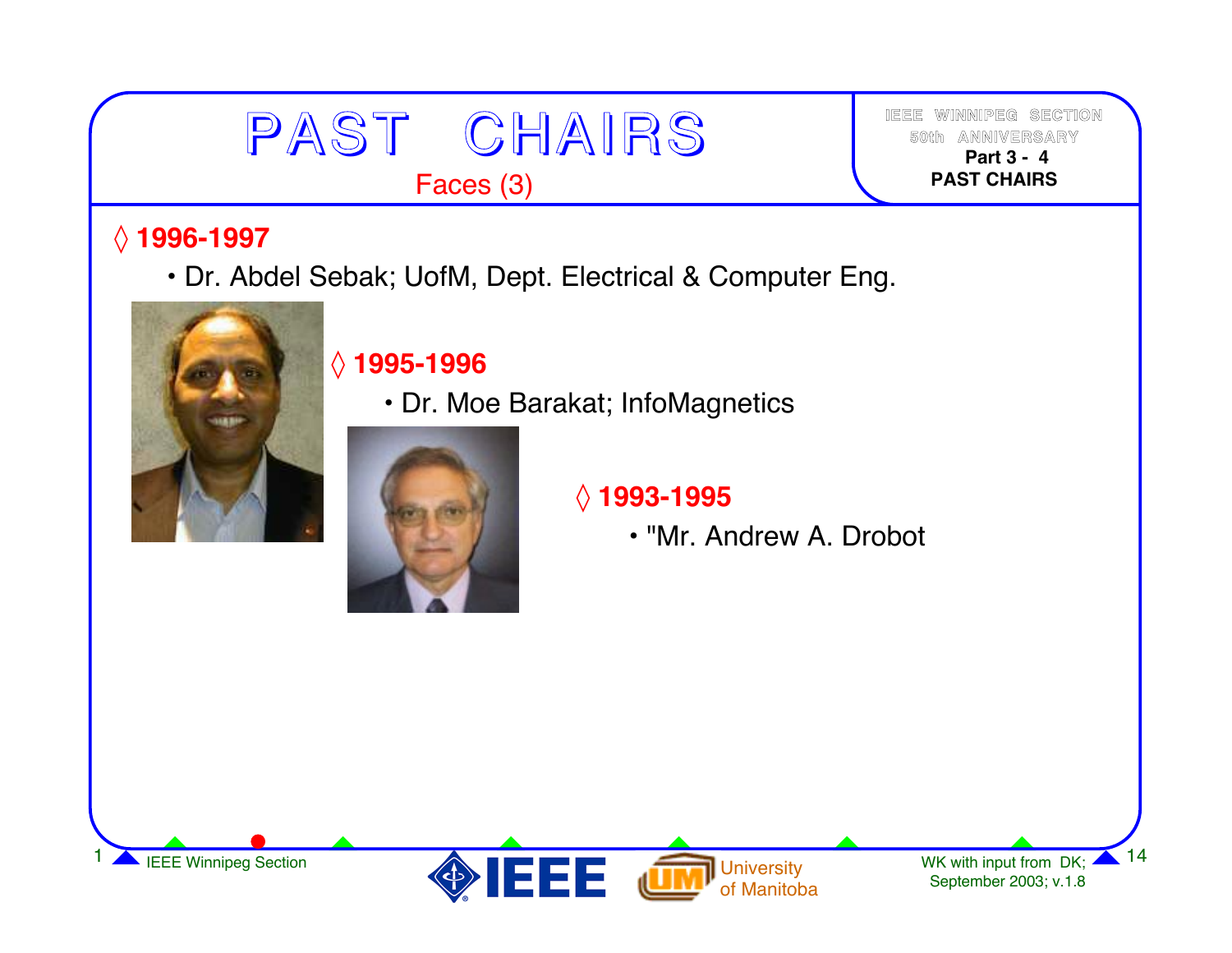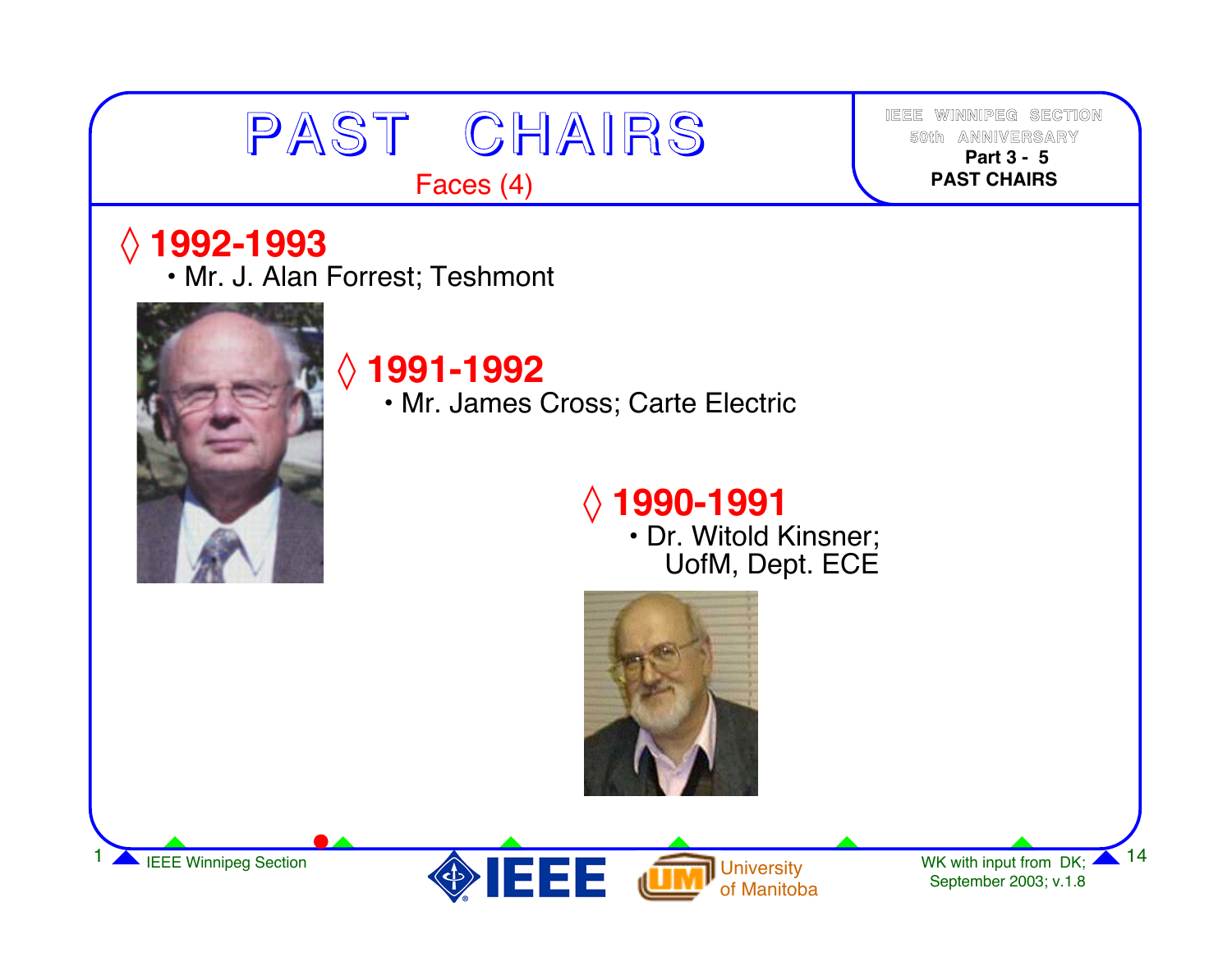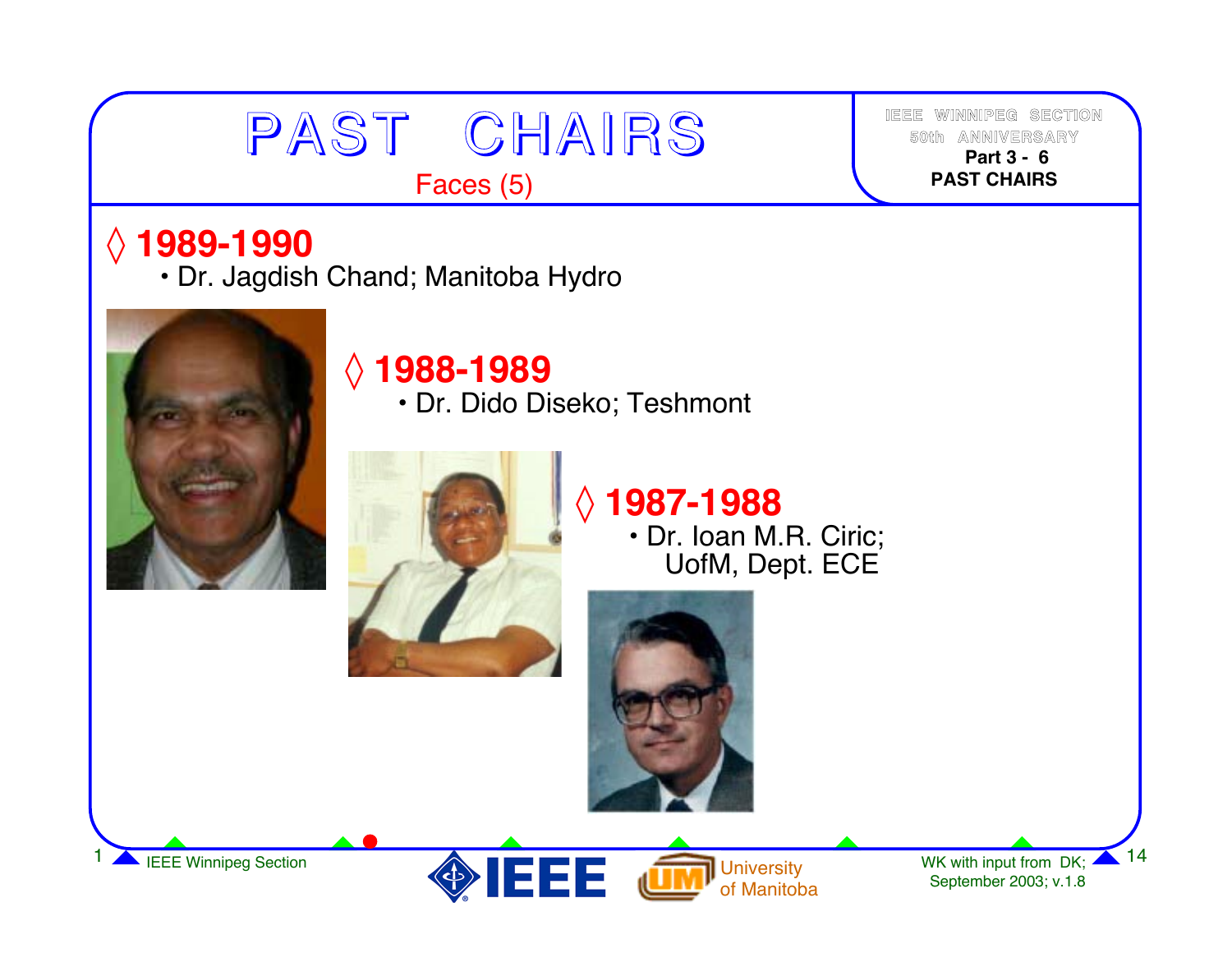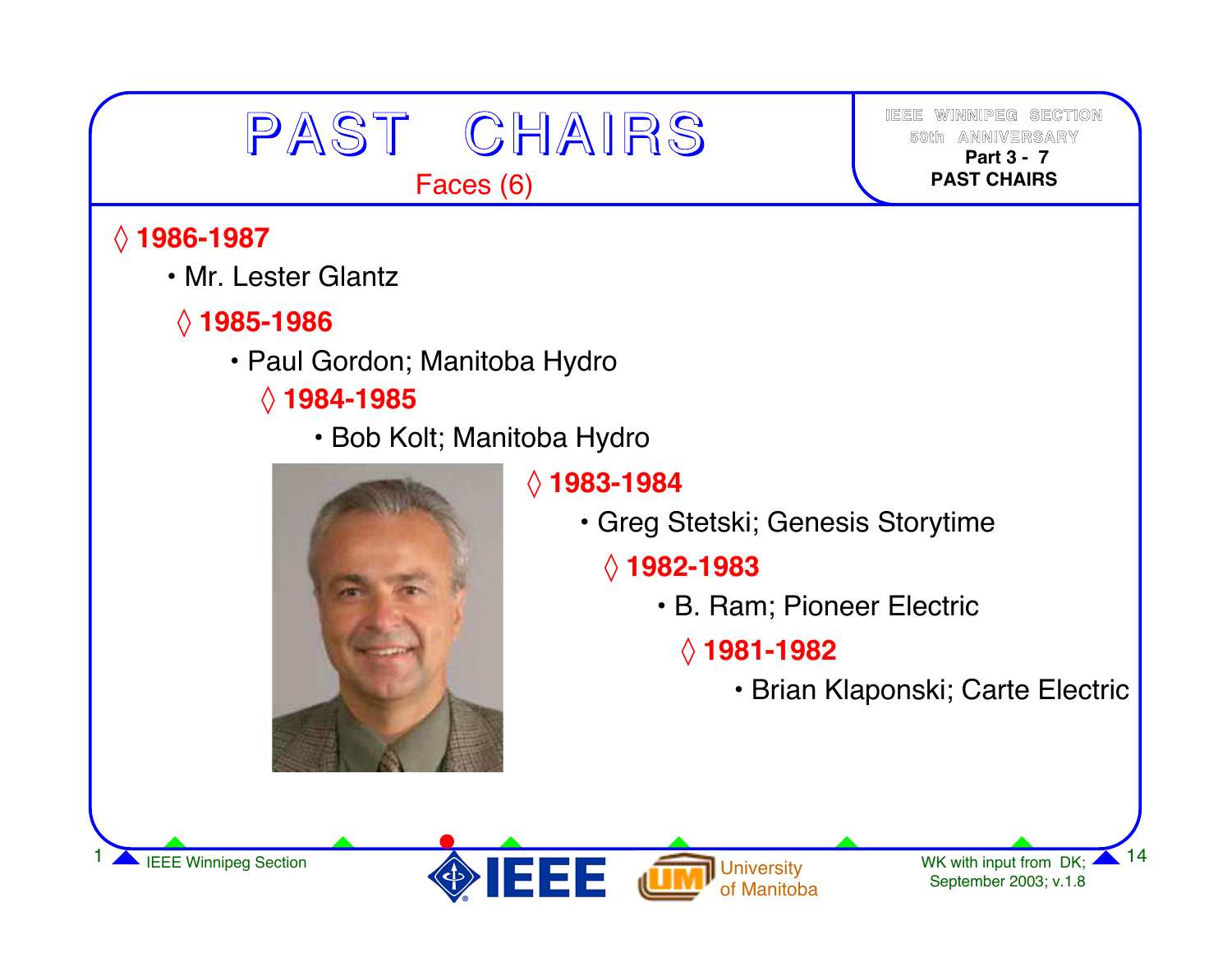# PAST CHAIRS Faces (7)

**IEEE WINNIPEG SECTION50th ANNIVERSARY Part 3 -8PAST CHAIRS**

# ◊ **1980-1981**

• Mr. Dennis Woodford; Manitoba Hydro



# ◊ **1979-1980**

• Prof. Mike Tarnawecky; UofM, Dept. ECE

# ◊ **1978-1979**

• Mr. John Lewis; Power & Mine Supply



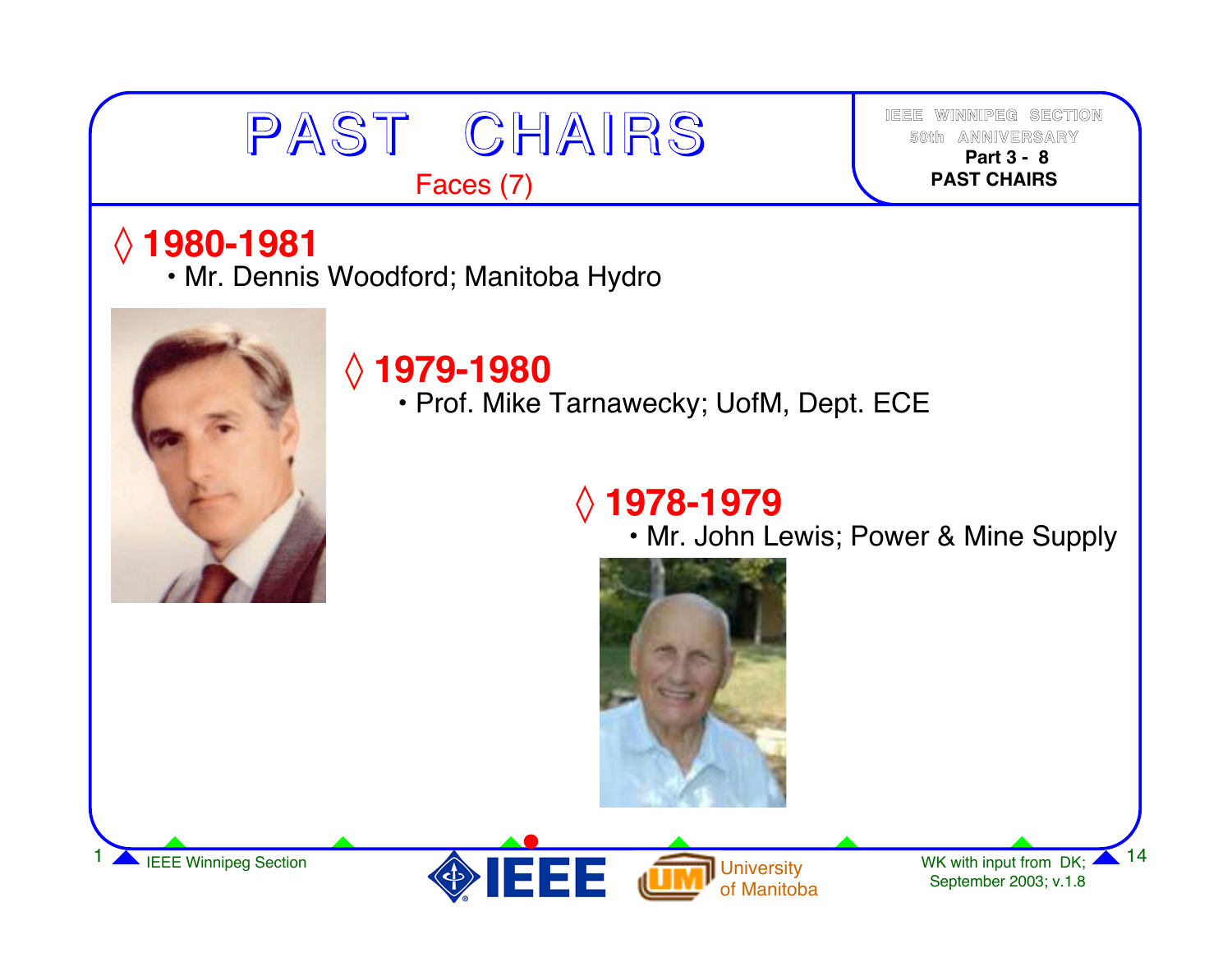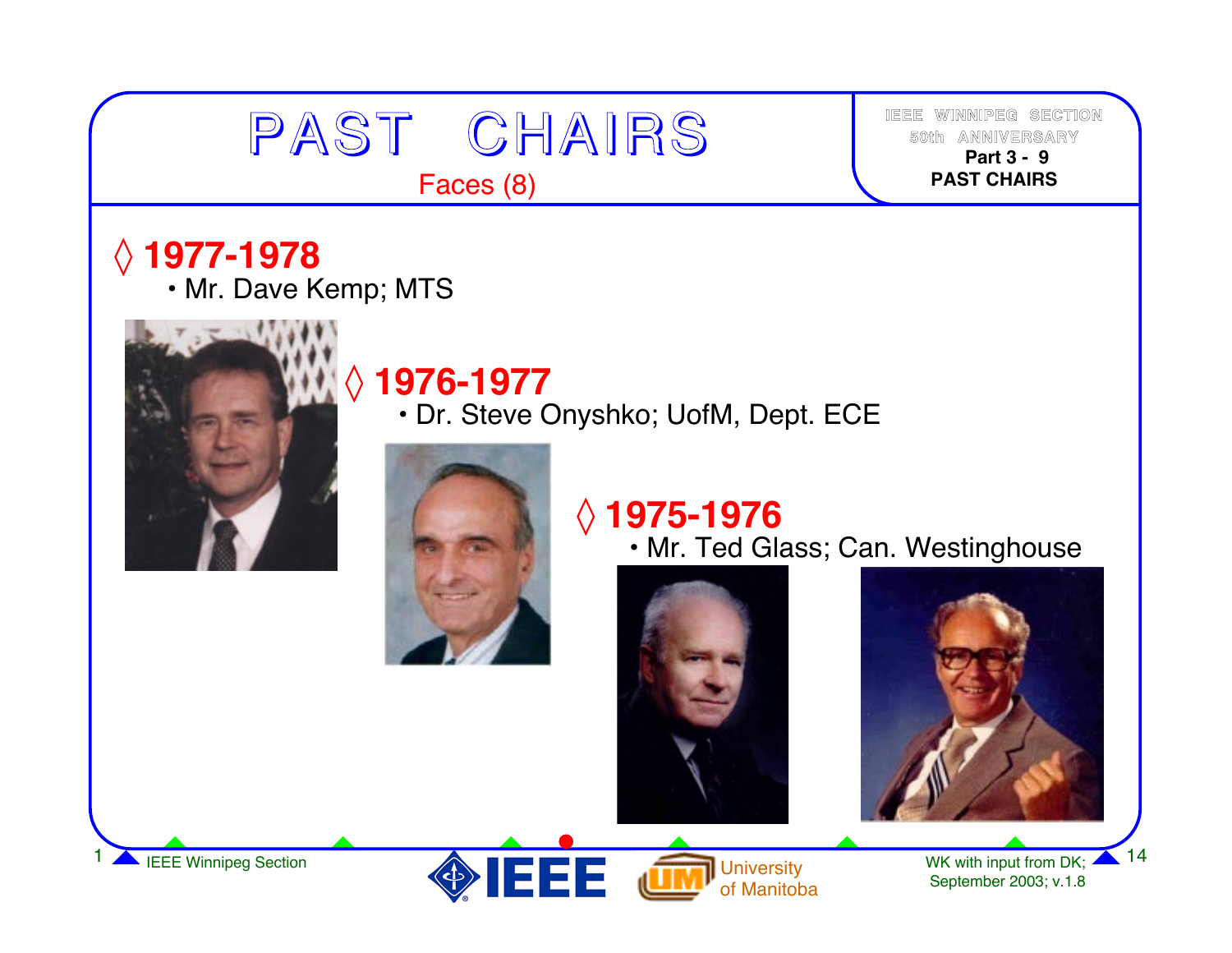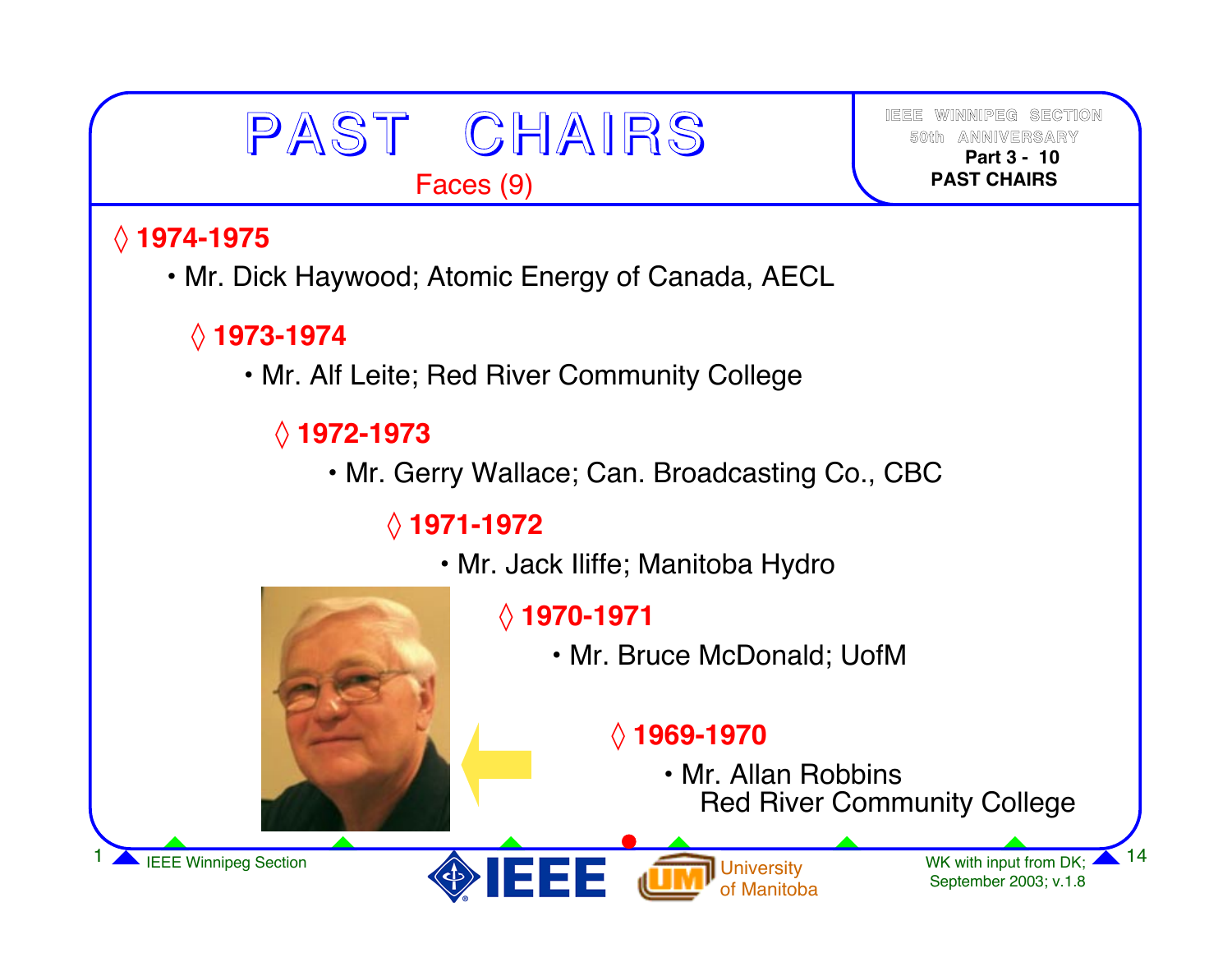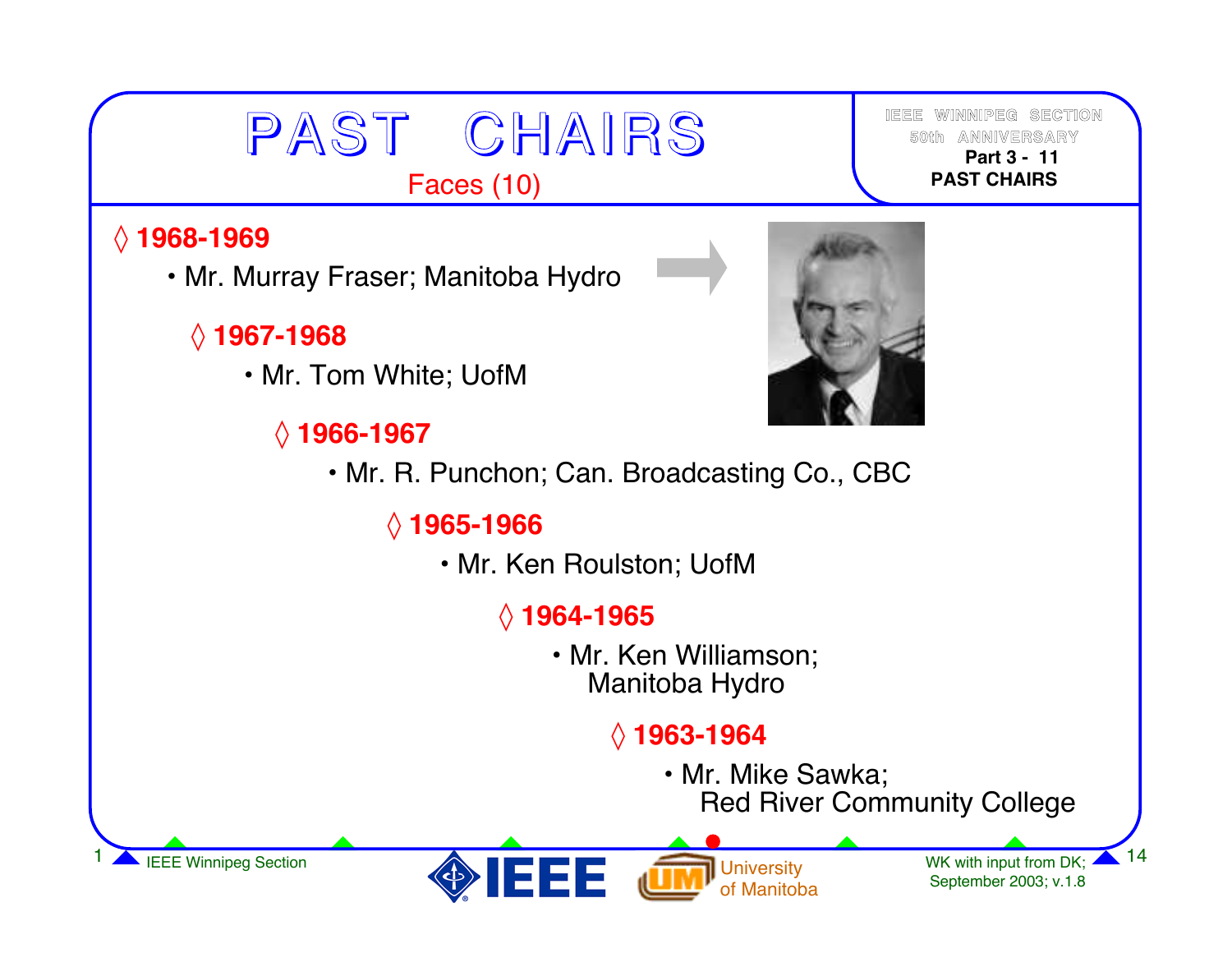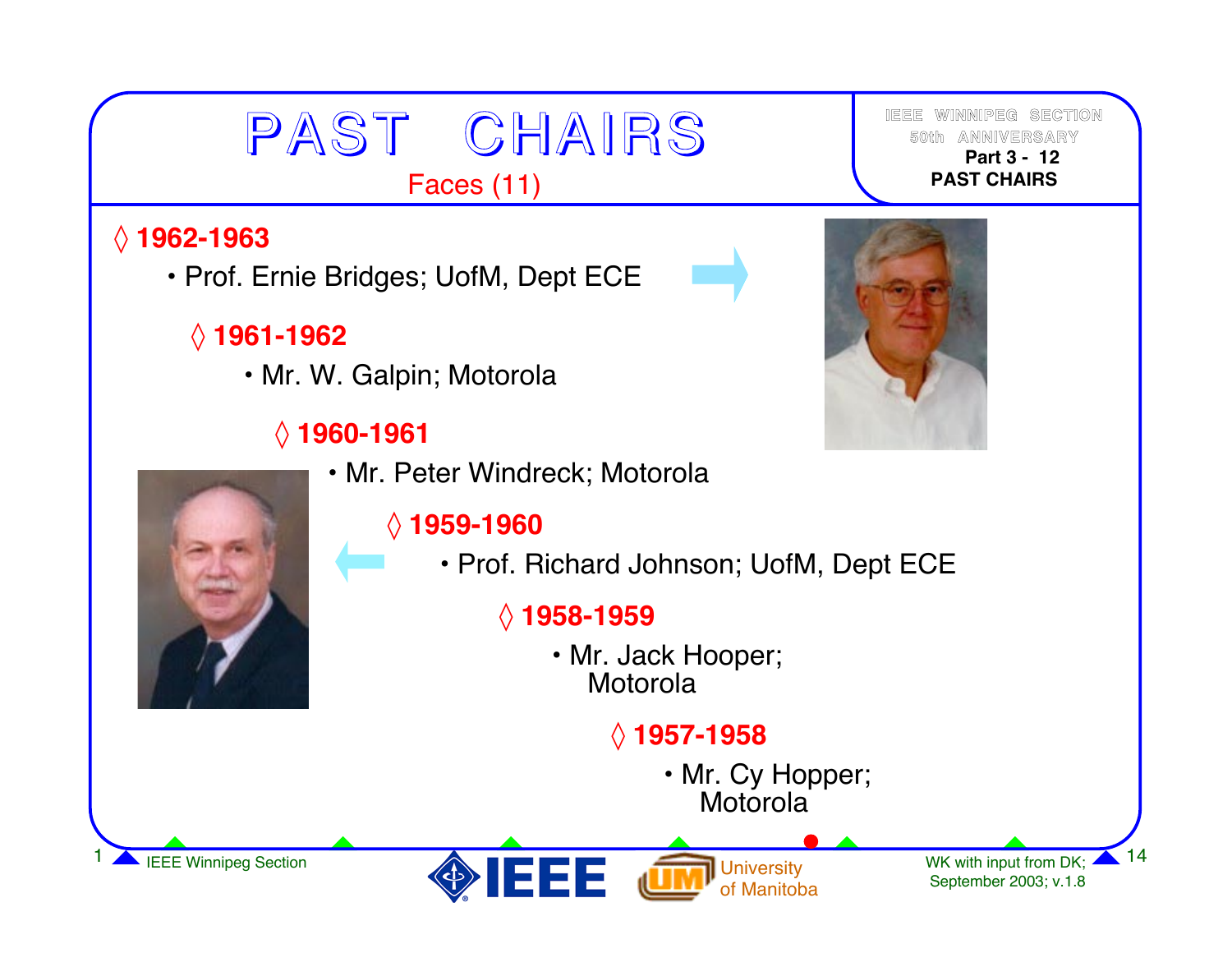